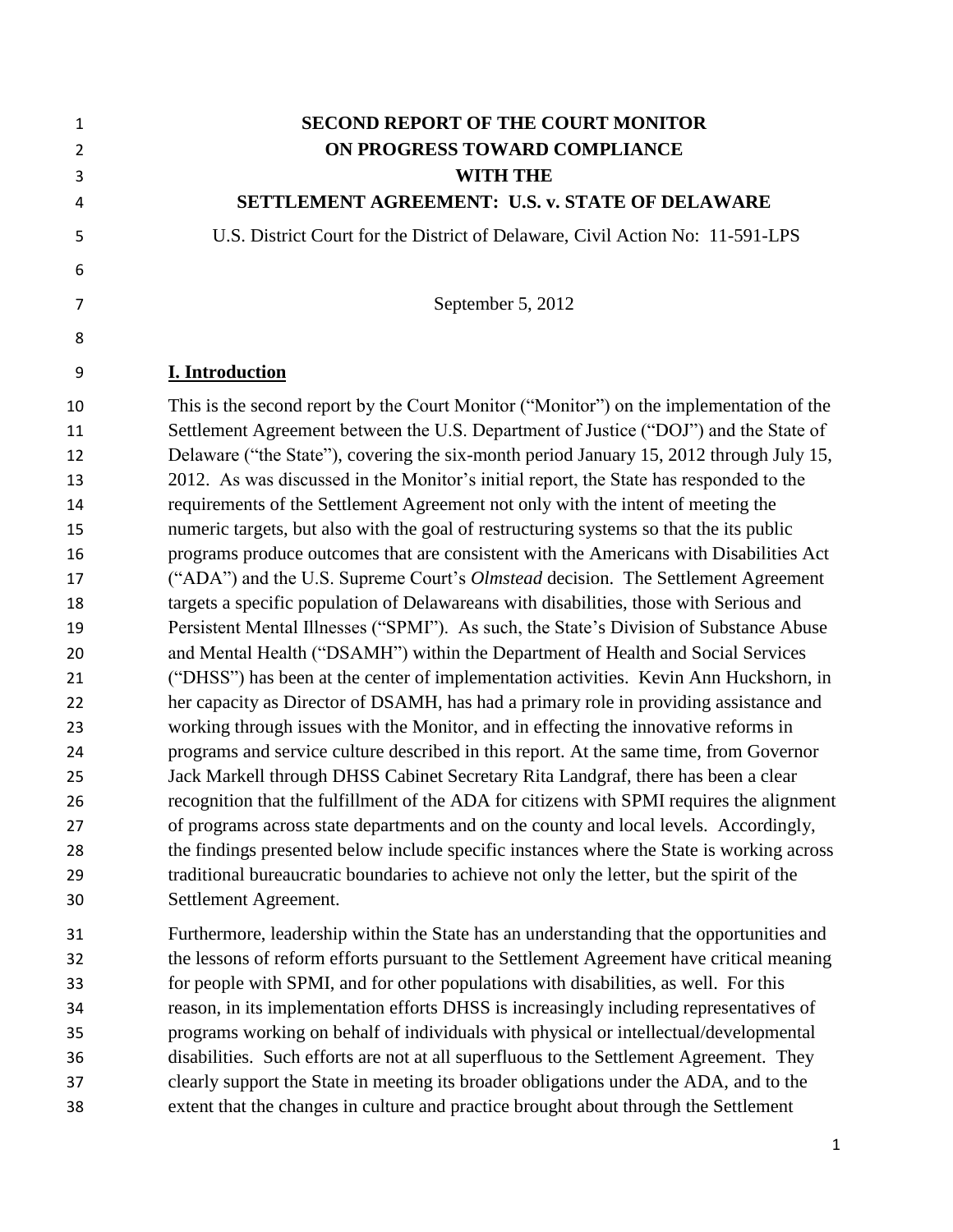Agreement are infused in public programs statewide for all individuals with disabilities, the sustainability of the reforms that are discussed in this report is heightened.

 As is detailed below, the State is largely meeting its benchmarks and it is making significant, sometimes ground-breaking, progress in retooling its systems in fulfillment of the ADA. This has not been a simple, linear process. The Settlement Agreement required that in this first year, a multitude of new services and procedures be launched simultaneously, inevitably causing some disruptions, uncertainty and unanticipated challenges. In some instances, these concurrent changes affected the State's ability to meet its implementation target dates, for instance, in recruiting mobile crisis staff in an environment of newly heightened competition for mental health professionals (due to other expansions required by the Agreement). In addition, as is referenced repeatedly below, DSAMH is seriously challenged by fragmented, outmoded and ineffective data systems that are critical to its management of services and future planning.

 Still, at this juncture, things are finally settling into a new—and better—"normal," whereby longstanding gaps in services (particularly in the southern counties) are being addressed and new initiatives supporting integrated community living are being put in place. Most significantly, the State's reform efforts are translating into real, palpable changes for individuals with SPMI. The Monitor has had an opportunity to meet with several beneficiaries of the Settlement Agreement—all of whom with long histories of institutional segregation, multiple psychiatric crises, homelessness or involvement with criminal justice systems. They are now living in ordinary, scattered-site housing, receiving flexible community-based services and supports. Their days are spent in such mundane activities as shopping, cooking, housekeeping, or working. Given that just a year ago, these individuals would likely be living in hospitals, correctional settings or congregate facilities, this is a remarkable achievement. As contemplated by the Settlement Agreement and, more broadly, the ADA, these individuals are living "like the rest of Delawareans."<sup>1</sup> 

## **II. Sources of Information**

 The findings presented here are based upon a broad set of information sources. They include regular meetings with the leadership of DHSS, DSAMH, various state agencies and providers; peer advocates; local chapters of organizations such as Mental Health America and NAMI; the Delaware Psychiatric Center ("DPC") and other psychiatric inpatient providers; and individual consumers of public mental health services in the state. In addition, the Monitor has convened or participated in a number of work groups dealing, for instance, with issues such as legislative reform, risk management, discharge planning, housing, and data systems. The Monitor has also reviewed numerous reports,

 $\overline{\phantom{a}}$ <sup>1</sup> Settlement Agreement, Section II.E.1.a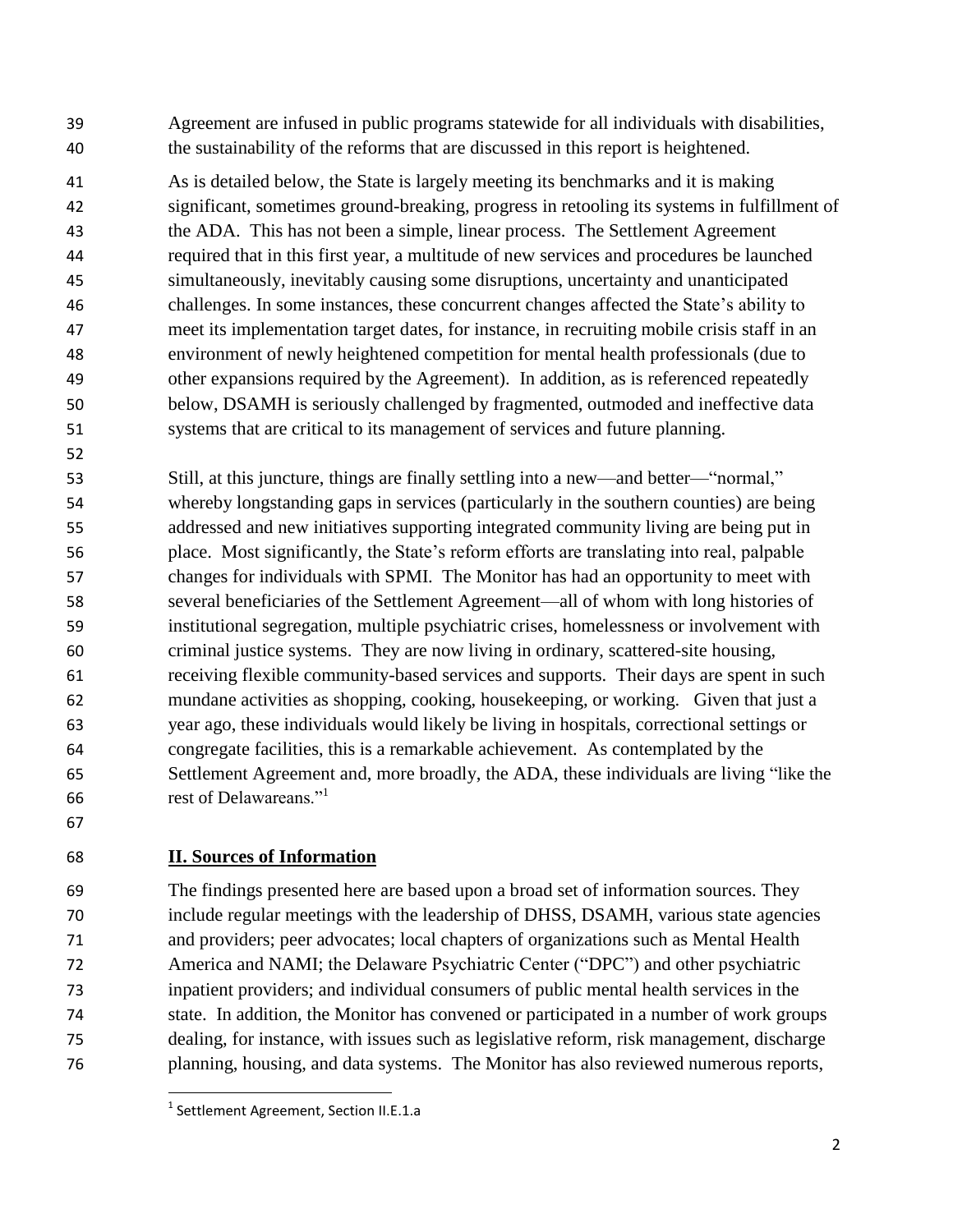policies, minutes, inpatient and outpatient case records, data sets and other material relating to implementation. Without exception, the State has continued to provide the Monitor with requested information, facilitated access to any individual or group with whom the Monitor sought contact, and otherwise offered full and helpful assistance in carrying out the monitoring functions delineated in the Settlement Agreement. **III. Infrastructure and System Configuration** The Monitor's January 30, 2012 report on implementation during the initial six months referenced two areas not specifically delineated within the Settlement Agreement as requirements, but nonetheless critical to meaningful implementation: 87 Stakeholders' understanding of measures required by the Settlement Agreement and 88 of the ADA and the *Olmstead* decision which underlie these requirements; and Reconfiguration of public systems to comport with the Settlement Agreement*,*  including centralized oversight to ensure that services are least restrictive, most integrating, and meeting the needs of people with SPMI who are served in public programs. The State has made significant progress in each area. **A. Stakeholders' Understanding of the Settlement Agreement** In the initial report, the Monitor found that, notwithstanding the fact that the ADA was enacted over twenty years ago, a meaningful understanding of this pivotal legislation and its implications for practice tended to be limited to managerial staff system-wide. On a direct service level, staff knowledge about the ADA was often superficial, with little evident impact on their interventions with individuals. As a consequence, longstanding practices that are at odds with the ADA and *Olmstead* continued without question. Further, people being served by DSAMH's programs often had at best a vague understanding of their own civil rights. Accordingly, the Monitor recommended training on the ADA, the *Olmstead* decision and the Settlement Agreement with the goal of increasing stakeholders' understanding of the underlying principles and their practical meaning. In the ensuing months, DSAMH has provided relevant training—sometimes involving the Monitor—within DPC (e.g, with Recovery Academy staff, social work staff and medical staff) and externally (e.g., with professional organizations such as the Delaware Organization of Nurse Leaders, police chiefs, judges, the Sussex Mental Health Task

Force, the Sussex Interagency Council, and the Delaware Rural Health Initiative). These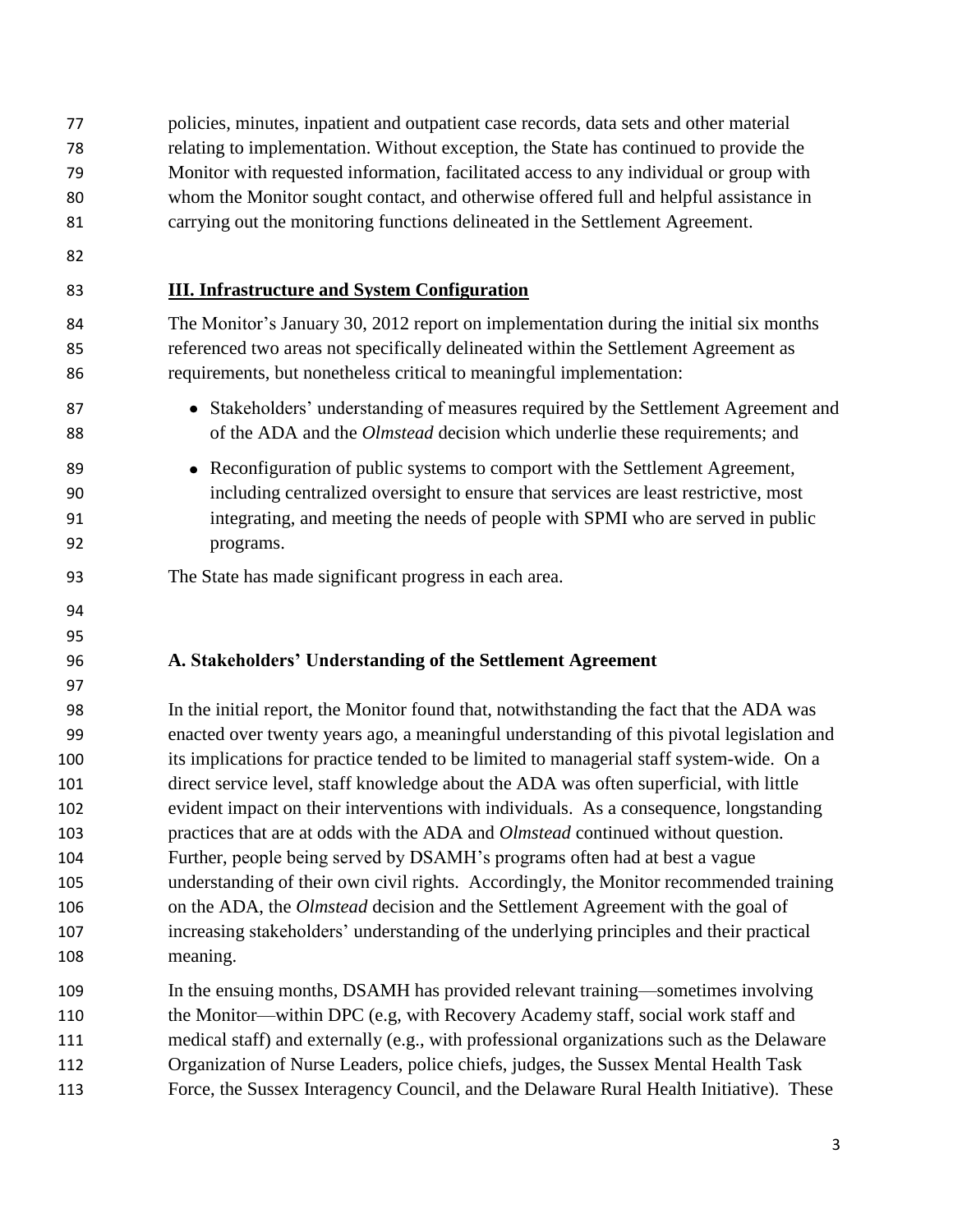- trainings continue on an ongoing basis. A number of town hall meetings have been held across the state, including representatives from DHSS, NAMI, the Mental Health Association in Delaware ("MHA"), the Delaware protection and advocacy agency, leaders in consumer-run coalitions, consumers, families and other concerned citizens.
- Furthering these formal training efforts, the local news media has been actively covering the Settlement Agreement's implementation and related reform efforts (such as the new mental health legislation discussed below), thus increasing awareness of the ADA and its meaning among the general public. Notably, the Summer, 2012 newsletter of MHA included an extensive interview with the Monitor relating to the ADA and the Settlement Agreement; this publication was promulgated as an insert with the state's major local newspaper, thus getting very wide circulation.
- 
- **B. System Reconfiguration**

 The Monitor's initial six-month report cited two structural aspects of Delaware's public mental health system that were in conflict with the requirements of the Settlement Agreement in that they have promoted unnecessary institutional segregation, confounded appropriate oversight, and complicated effective community services. These were the poorly controlled use of civil commitment and DHSS's oversight of psychiatric inpatient care.

# A. Civil Commitment

 The Monitor's last report referenced various gaps in legal protections against the unwarranted detainment, hospital confinement and continuing court oversight of individuals with SPMI. As a consequence, individuals on the Targeted Population List were at unnecessary risk of involuntary hospitalization and the attendant trauma, as well as questionable legal coercion via outpatient commitment orders. As a case in point, the Monitor's report presented the story of Mrs. L, an individual with SPMI who was actively engaged in community-based treatment. Although not dangerous to herself or others, Mrs. L came to be transported in handcuffs by police from an emergency room (where she had come on her own with delusional physical complaints) to a psychiatric hospital. Notwithstanding the fact that she was not a danger, she was subsequently civilly committed on the basis of dangerousness. The outpatient team that had been providing Mrs. L with comprehensive community based services was not consulted about these actions. There is good news relating to Mrs. L. She is no longer subjected to court- ordered treatment and, in fact, as a beneficiary of the Settlement Agreement, she is now successfully living in her own apartment with continuing community supports.

 There is also good news to report on a systemic level. The Delaware legislature recently enacted House Bill 311 and House Joint Resolution 17, both signed into law by Governor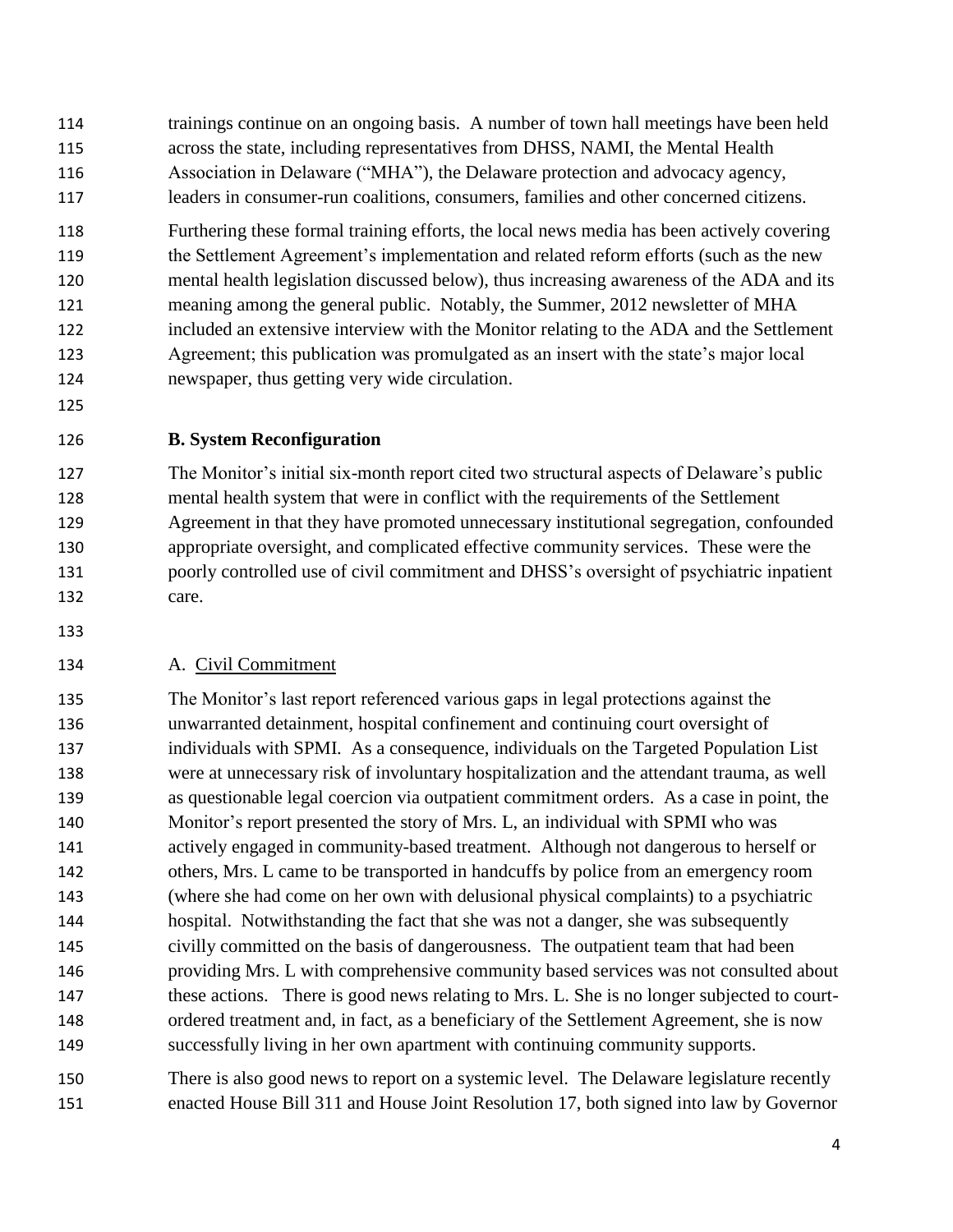152 Markell on July 24, 2012. House Bill 311 rectifies an issue that directly affected Mrs. L; it requires an assessment by a qualified mental health screener before an individual is detained on a 24-hour psychiatric hold, thereby helping to ensure that detainment and hospitalization only occur when it is clinically necessary and that the individual is afforded appropriate access to the less-restrictive alternatives being developed across the state. This legislation also updates the mental health law that had been in effect in Delaware for many decades, incorporating language about community integration, requiring that care be provided on a voluntary basis whenever it is feasible, and removing an unintended incentive for civil commitment whereby in certain circumstances, the State would only underwrite involuntary hospital care.

 Having thus remedied some immediate critical problems, the companion legislation, House Joint Resolution 17, creates a study group to evaluate the State's mental health law in its entirety and to make recommendations for further reforms. Governor Markell, Cabinet Secretary Landgraf, members of the legislature—in particular, Representative Barbieri—merit great credit for engaging a broad array of stakeholders with very diverse perspectives and quickly moving these important bills to enactment. As the provisions of House Bill 311 become effective, significant "front door" issues that have culminated in unwarranted hospitalization and legal coercion should be rectified. Furthermore, the statewide processes for responding to psychiatric emergencies should become much more aligned with the State's obligations under the Settlement Agreement. The study group that will be formed under House Joint Resolution 17 will have an opportunity to further these gains.

 The Monitor's initial report also referenced the frequent use of continuing outpatient commitment orders following involuntary hospital care. In conflict with *Olmstead,* these outpatient commitment orders place significant numbers of individuals within the Target Population under questionable legal coercion and at heightened risk of unwarranted rehospitalization. Based upon a review of records and discussion with informants (both within the initial six-months and more recently), the Monitor has found that these orders for continuing court supervision are issued routinely, sometimes in the absence of an explicit clinical rationale and, commonly, without a record of why this is the least restrictive measure appropriate to the individual's circumstances. Furthermore, these court orders can be remarkably vague, not only failing to specify the community provider that is responsible for delivering the court-ordered services, but also failing to specify what these services are. Notwithstanding such ambiguity, these court orders indicate that individuals who are outpatient committed can be re-hospitalized if they are not "amenable" to such treatment.

 Delaware remains very much an outlier in its use of outpatient commitment, not only in comparison with neighboring states (where such orders are rarely, if ever, used) but also in comparison to New York, where outpatient commitment is used and well studied. As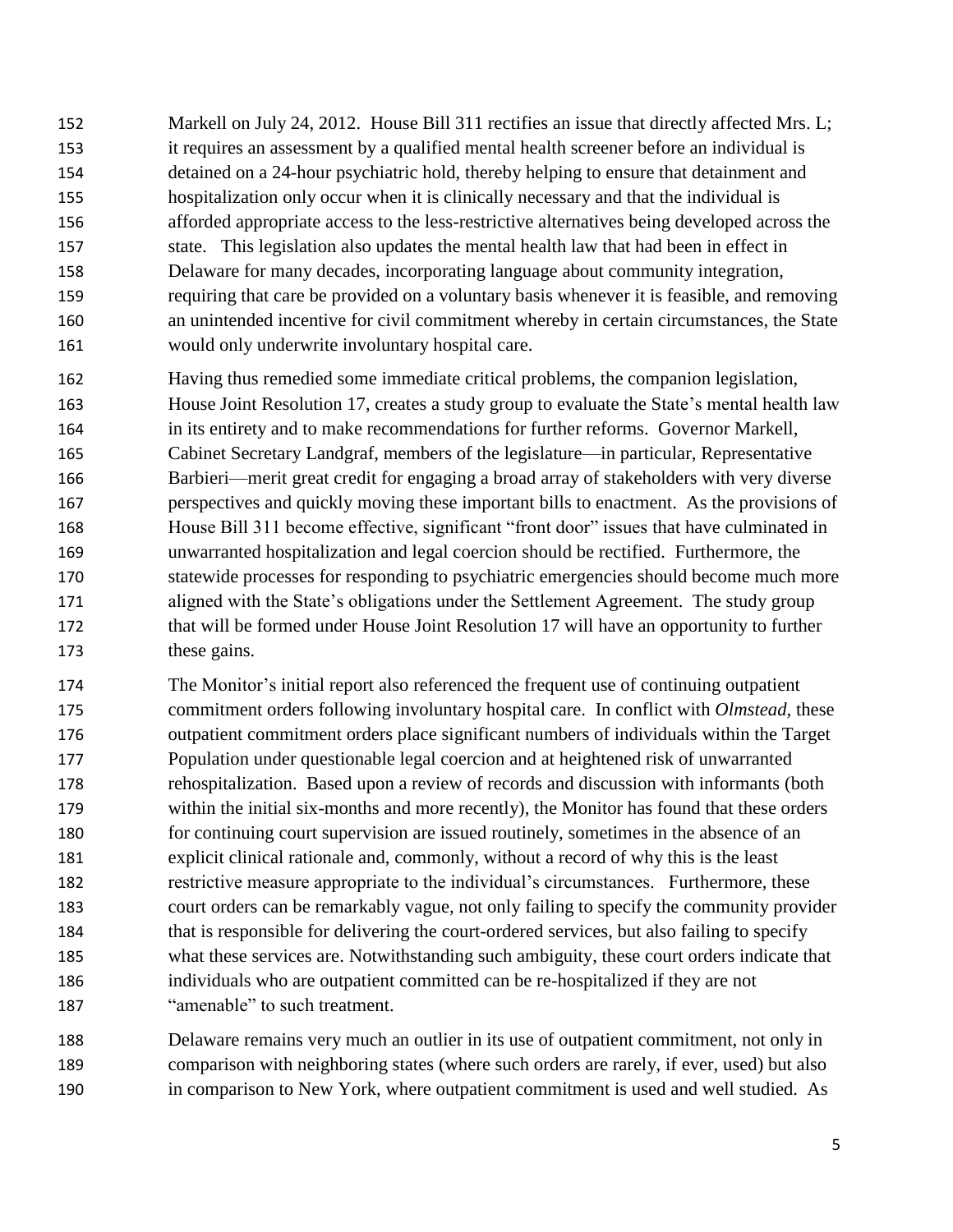| 191 | at least a blunt measure of the overuse of court-ordered services in Delaware, following  |  |
|-----|-------------------------------------------------------------------------------------------|--|
| 192 | recent discussions with the Monitor, one major community provider determined that it      |  |
| 193 | was appropriate to terminate court supervision of about 40% of its clients who had active |  |
| 194 | outpatient commitment orders.                                                             |  |
| 195 |                                                                                           |  |
| 196 | Recommendations:                                                                          |  |
| 197 | Although recent legislative reforms will not come to be fully in effect for another<br>1. |  |
| 198 | year, pursuant to the Settlement Agreement the State launched a number of service         |  |
| 199 | improvements which should have a more immediate impact in reducing                        |  |
| 200 | questionable hospital admissions and the attendant involvement of the judicial            |  |
| 201 | system. As a means of evaluating and improving the impact of these reforms, the           |  |
| 202 | Monitor recommends that the State track changes in the following measures:                |  |
| 203 | <b>Involuntary Hospitalizations</b><br>a.                                                 |  |
| 204 | b. Voluntary Hospitalizations                                                             |  |
| 205 | c. Outpatient Commitment Orders                                                           |  |
| 206 | The Monitor recommends that these measures be evaluated not only with respect to          |  |
| 207 | the State's own baselines (perhaps using data from the past year or two) but also, to     |  |
| 208 | the extent that information is available, population-adjusted data from neighboring       |  |
| 209 | states. Such information is not only useful for Performance Improvement purposes,         |  |
| 210 | but can also provide stakeholders with an indication of the State's progress towards      |  |
| 211 | a more Olmstead-oriented service model.                                                   |  |
| 212 | Although these measures are fairly basic, the State's ability to collect and analyze      |  |
| 213 | such data is currently challenged by its inadequate electronic information systems.       |  |
| 214 | A fuller explanation of this problem and the need for immediate remedies is               |  |
| 215 | presented in a later portion of this report.                                              |  |
| 216 | The State has begun to examine how, within the legislative and policy structures<br>2.    |  |
| 217 | now in effect, it can improve documentation that is presented to Mental Health            |  |
| 218 | Commissioners (who issue orders for involuntary psychiatric treatment) so that the        |  |
| 219 | basis for court-ordered treatment—whether inpatient or outpatient—is more                 |  |
| 220 | specific and includes clear information as to why less-restrictive measures are not       |  |
| 221 | seen as viable. The Monitor recommends that the State quickly move forward in             |  |
| 222 | this initiative, certainly because of its obvious legal implications, but also because    |  |
| 223 | requiring more explicit documentation can have the effect of reinforcing Olmstead-        |  |
| 224 | oriented decision making among the parties involved. <sup>2</sup> Furthermore, piloting   |  |

**The Monitor notes that changes in documentation requirements are having a similar effect in** reorienting the system towards housing and service models that promote integration see discussion relating to Section IV.B.1.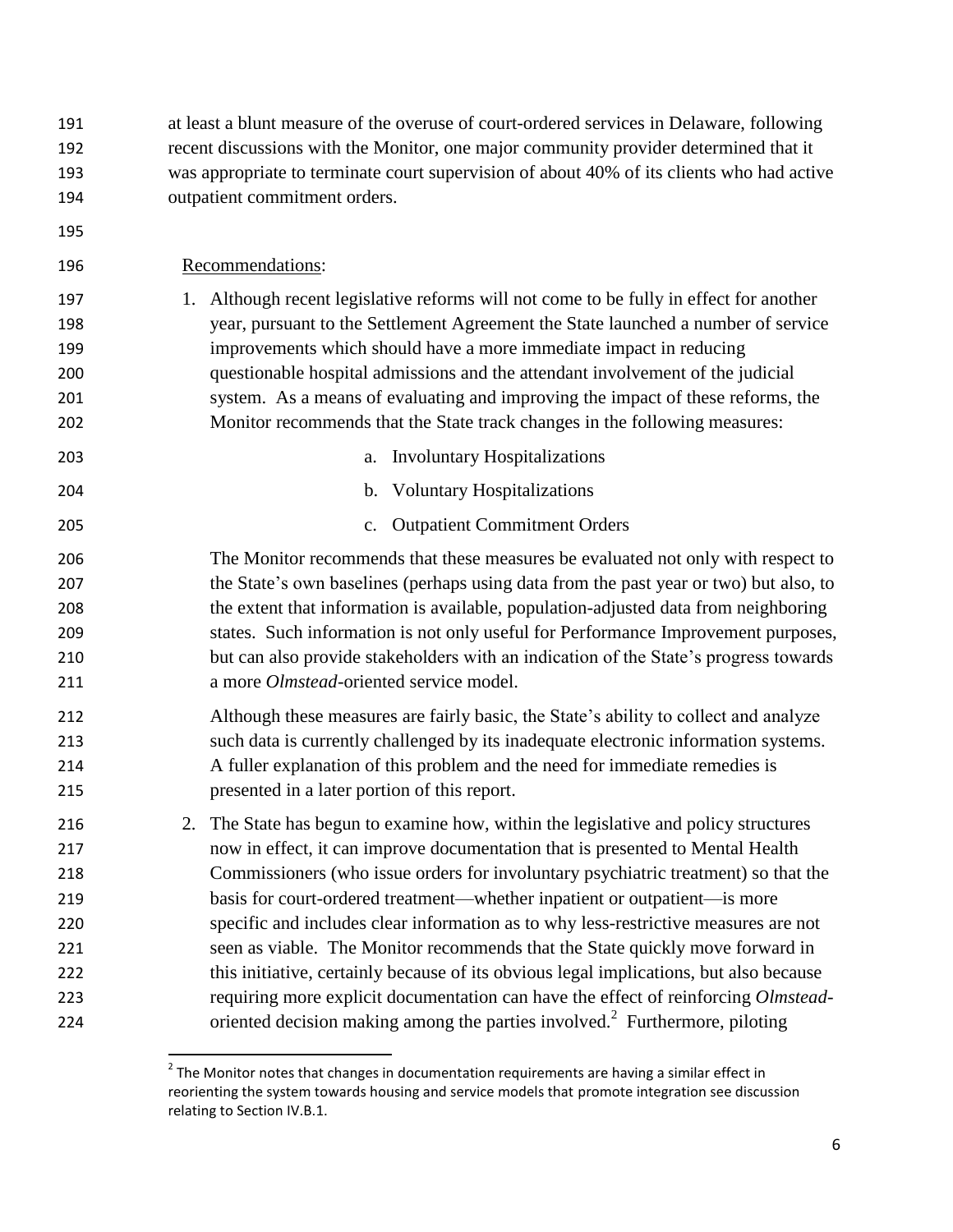Delaware's mental health laws, pursuant to House Joint Resolution 17. 3. In examining the Delaware's decades-old mental health laws, the study group that was created through House Joint Resolution 17 will have the opportunity to make recommendations that build on House Bill 311 in further embedding the values and requirements of the ADA in practices within the State. The Monitor recommends that the diverse stakeholders the study group comprises give careful consideration to how further revisions in Delaware's law can solidify the gains that are now being made pursuant to the Settlement Agreement.

improved documentation may inform the work of the study group's review of

- 
- 2. Oversight of Psychiatric Hospitalizations:

 The Monitor's initial report noted that the State's overly-complex arrangements for managing services to people with SPMI posed significant problems in assuring that appropriate interventions are provided, that rights are protected, and that public resources are utilized efficiently. Part of the problem is that there has not been a single point of accountability for public services to people with SPMI; instead, oversight is within DSAMH, within the State's Medicaid program, within both, or shifting between the two entities. The consequences of this arrangement have been evident in a number of ways, including questionable use of hospital emergency departments and inpatient psychiatric beds, poor coordination of outpatient and inpatient services, and inpatient psychiatric admissions of individuals whose fundamental problems are substance abuse. The Monitor found that these problems in managing services not only compromised the rights of individuals on the Target Population List, but also had the effect of drawing on public resources for high-end services (such as hospital care) that are either preventable or unneeded. To a significant degree, the processes that sustain these inefficiencies appear to represent an accumulation of decades of policies and practices, rather than an overall plan to provide effective mental health services in accordance with the ADA and related laws.

 During the past six months, the Monitor has regularly met with leadership in DHSS and DSAMH to discuss ways of enhancing the management of services and service-dollars. Several of the Monitor's recommendations from the initial report have been addressed, for instance, House Bill 311 addresses financial incentives favoring involuntary treatment.

 In addition, the State has expanded its staffing of the Eligibility and Enrollment Unit ("EEU") by six staff members. Many of these positions have been filled and recruitment efforts are underway to bring the EEU to full staffing. The expansion in the EEU will allow this unit to apply eligibility and placement criteria to a broader range of services and to begin to perform Utilization Reviews in different service settings. Included will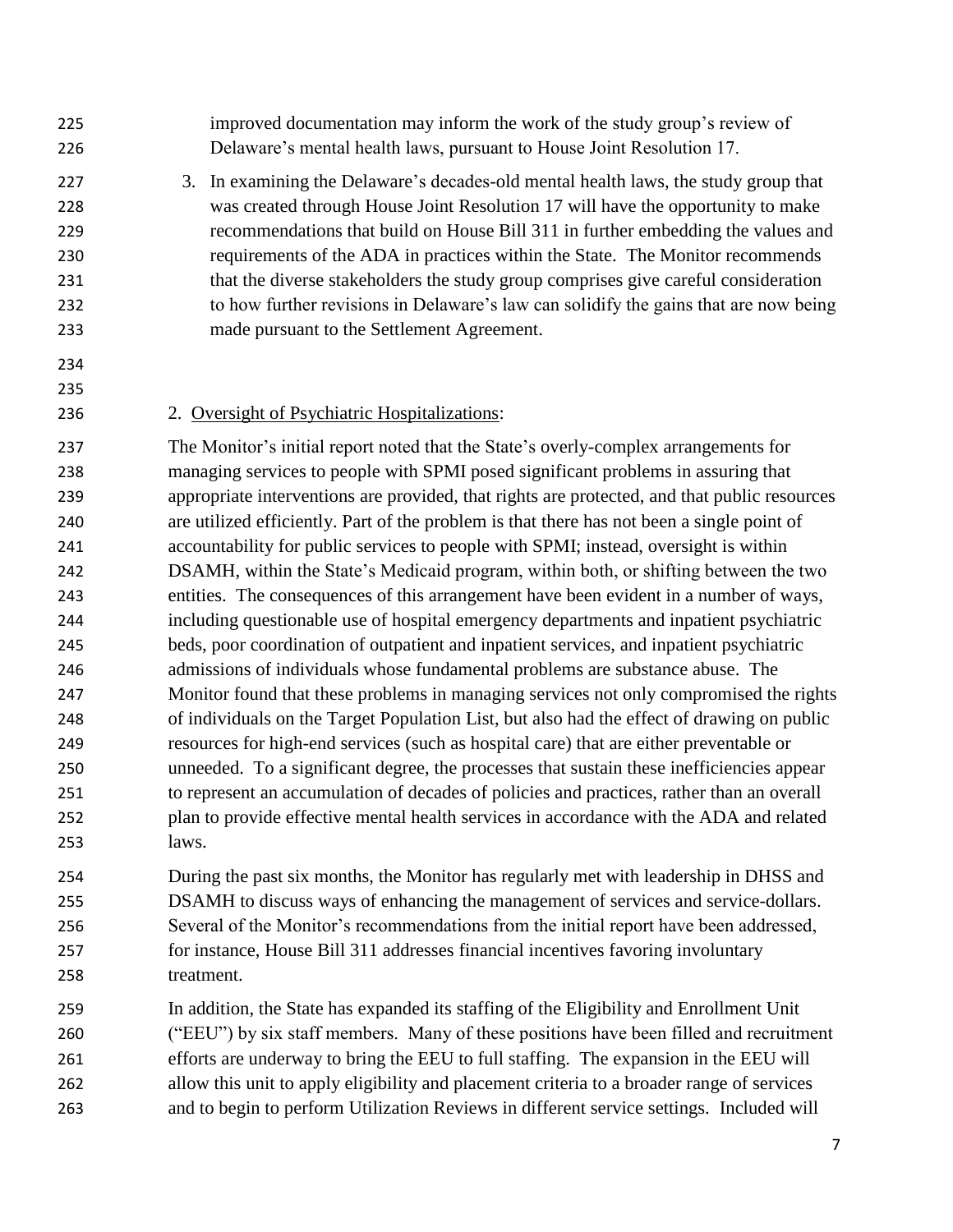be services to the over 1,300 individuals who were successfully transitioned from existing community programs into the new Assertive Community Treatment ("ACT") and Intensive Case Management ("ICM") programs that have been developed pursuant to the Settlement Agreement (they are discussed elsewhere in this report). Finally, with passage of House Bill 311, the EEU will have responsibility for tracking and managing all inpatient psychiatric care and community services for publicly-funded individuals with SPMI. Two issues of great importance to meaningful compliance with the Settlement Agreement are currently under discussion with DHSS and DSAMH: 274 • The most appropriate format for DSAMH's system-wide Quality Assurance ("QA") and Performance Improvement ("PI") programs. QA and PI are related functions, but with distinct methods and goals; simply stated, QA looks back at services rendered and works to ensure conformity with standards, while PI draws on QA data and other sources with the aim of enhancing outcomes and efficiency. These functions are currently consolidated in a single DSAMH program. Given the new program expansions, changes in service structure, needs for refinement of policies and procedures, and demands for future planning, DSAMH is examining how to most effectively carry out these functions. Establishing a coordinated process for care management. Presently, responsibility for the oversight of services and reimbursement to individuals with SPMI is dispersed among DSAMH, Medicaid and Medicaid Managed Care Organizations. This not only presents problems in monitoring the flow of services and related expenditures, but also in assuring that all individuals on the Target Population List are appropriately afforded access to the array of services that are developed per the Settlement Agreement. As discussions proceed and planning around these issues is solidified, the State will need to address an issue that is frequently referenced in this report: the data systems that are critical to effectively carrying out QA/PI and care management are not in place, and there are apparently bureaucratic hurdles to be overcome if appropriate IT systems are to be established. Recommendations Carried Forward from the Initial Report: 1. In collaboration with the Monitor, the State should begin analyses of inappropriate admissions to DPC and the private psychiatric hospitals ("IMDs"). To further the expanded oversight by the EEU and to provide a basis for root-cause analyses, DSAMH should instruct DPC and IMDs to flag admissions of publicly-funded individuals where the need for inpatient psychiatric care is questionable.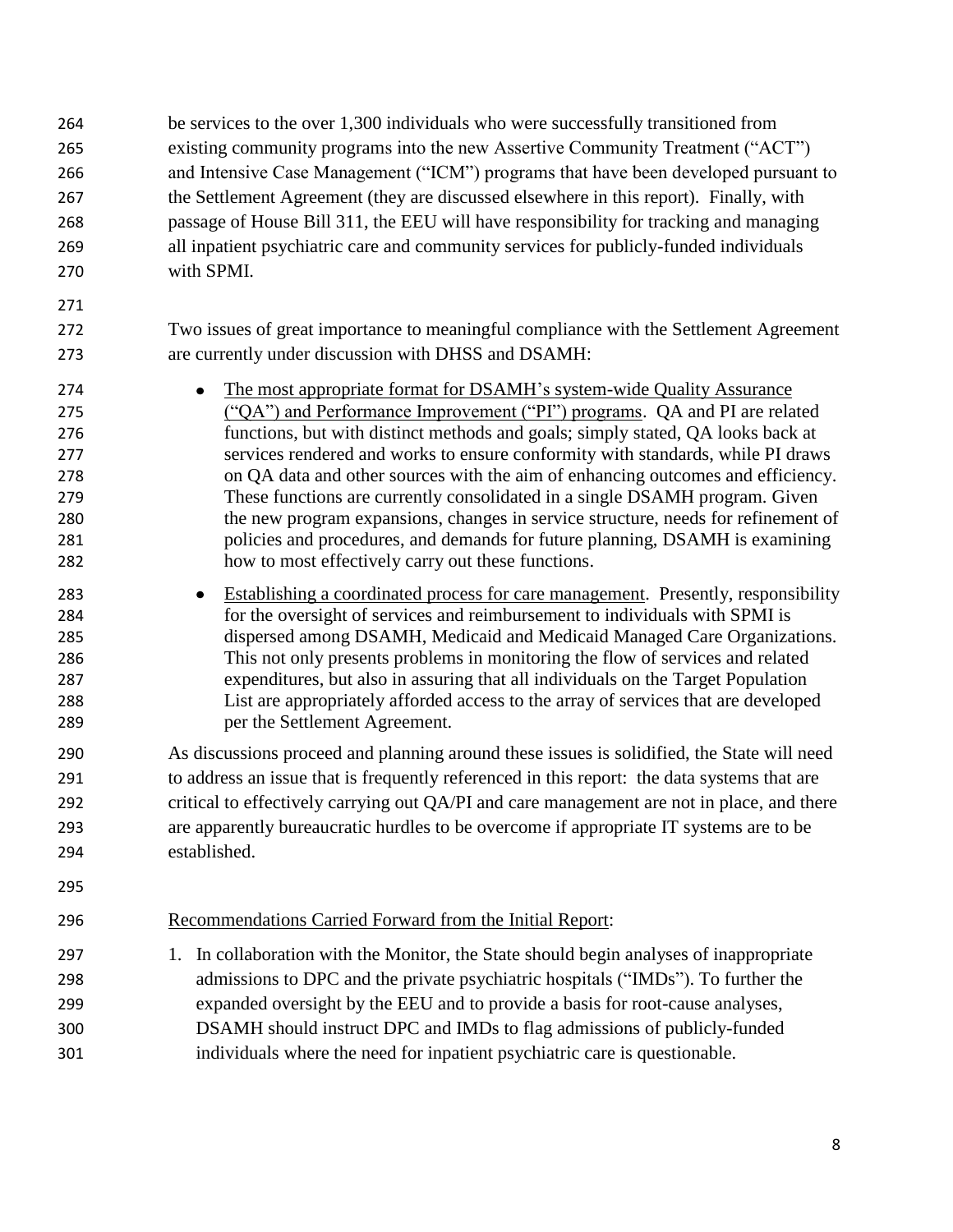| 302<br>303<br>304<br>305<br>306                             | 2. In collaboration with the Monitor, the State should initiate a study of hospital<br>emergency departments and how they deal with individuals who have substance<br>abuse disorders and who do not have justifiable co-existing diagnoses of SPMI. The<br>focus should be on developing a system of care that appropriately addresses their<br>needs and that rectifies the current misuse of public psychiatric beds.                                                                                                                                                                                                                                                                                                                                        |  |  |  |
|-------------------------------------------------------------|-----------------------------------------------------------------------------------------------------------------------------------------------------------------------------------------------------------------------------------------------------------------------------------------------------------------------------------------------------------------------------------------------------------------------------------------------------------------------------------------------------------------------------------------------------------------------------------------------------------------------------------------------------------------------------------------------------------------------------------------------------------------|--|--|--|
| 307                                                         |                                                                                                                                                                                                                                                                                                                                                                                                                                                                                                                                                                                                                                                                                                                                                                 |  |  |  |
| 308                                                         | <b>New Recommendations:</b>                                                                                                                                                                                                                                                                                                                                                                                                                                                                                                                                                                                                                                                                                                                                     |  |  |  |
| 309<br>310<br>311                                           | 1. In the coming months, the Monitor plans to engage an expert consultant to evaluate<br>the needs of DSAMH with respect to system-wide Performance Improvement and to<br>make recommendations relating to the scope, key tasks and infrastructure needs.                                                                                                                                                                                                                                                                                                                                                                                                                                                                                                       |  |  |  |
| 312                                                         |                                                                                                                                                                                                                                                                                                                                                                                                                                                                                                                                                                                                                                                                                                                                                                 |  |  |  |
| 313                                                         |                                                                                                                                                                                                                                                                                                                                                                                                                                                                                                                                                                                                                                                                                                                                                                 |  |  |  |
| 314                                                         | <b>IV. Progress On Specific Provisions</b>                                                                                                                                                                                                                                                                                                                                                                                                                                                                                                                                                                                                                                                                                                                      |  |  |  |
| 315                                                         |                                                                                                                                                                                                                                                                                                                                                                                                                                                                                                                                                                                                                                                                                                                                                                 |  |  |  |
| 316                                                         | <b>A. Explanation of Ratings</b>                                                                                                                                                                                                                                                                                                                                                                                                                                                                                                                                                                                                                                                                                                                                |  |  |  |
| 317<br>318<br>319<br>320<br>321<br>322<br>323<br>324<br>325 | In this section, the Monitor presents brief summaries of the State's progress in fulfilling<br>specific provisions of the Settlement Agreement, particularly those with defined target<br>dates. In accordance with the Settlement Agreement, for each goal the Monitor has made<br>a determination as to whether the State is in "Substantial Compliance," "Partial<br>Compliance," or "Noncompliance" (Section VI.B.3.g defines these ratings). Many of the<br>provisions relate to what will be ongoing processes or interim steps toward long-range<br>goals over the five years of implementation. The ratings presented below represent the<br>State's levels of compliance with each provision during the period July 15, 2011 through<br>July 15, 2012. |  |  |  |
| 326                                                         |                                                                                                                                                                                                                                                                                                                                                                                                                                                                                                                                                                                                                                                                                                                                                                 |  |  |  |
| 327                                                         | <b>B.</b> Evaluations of Compliance                                                                                                                                                                                                                                                                                                                                                                                                                                                                                                                                                                                                                                                                                                                             |  |  |  |
| 328                                                         |                                                                                                                                                                                                                                                                                                                                                                                                                                                                                                                                                                                                                                                                                                                                                                 |  |  |  |
| 329<br>330                                                  | The Settlement Agreement requires the development of a "Target Population"<br>$II.B.1-2$<br>List," as follows:                                                                                                                                                                                                                                                                                                                                                                                                                                                                                                                                                                                                                                                  |  |  |  |
| 331<br>332<br>333<br>334<br>335                             | The target population for the community services described in this section<br>1.<br>is the subset of the individuals who have serious and persistent mental illness<br>(SPMI) who are at the highest risk of unnecessary institutionalization. SPMI is a<br>diagnosable mental, behavioral, or emotional disorder of sufficient duration to<br>meet diagnostic criteria and has been manifest in the last year, has resulted in                                                                                                                                                                                                                                                                                                                                 |  |  |  |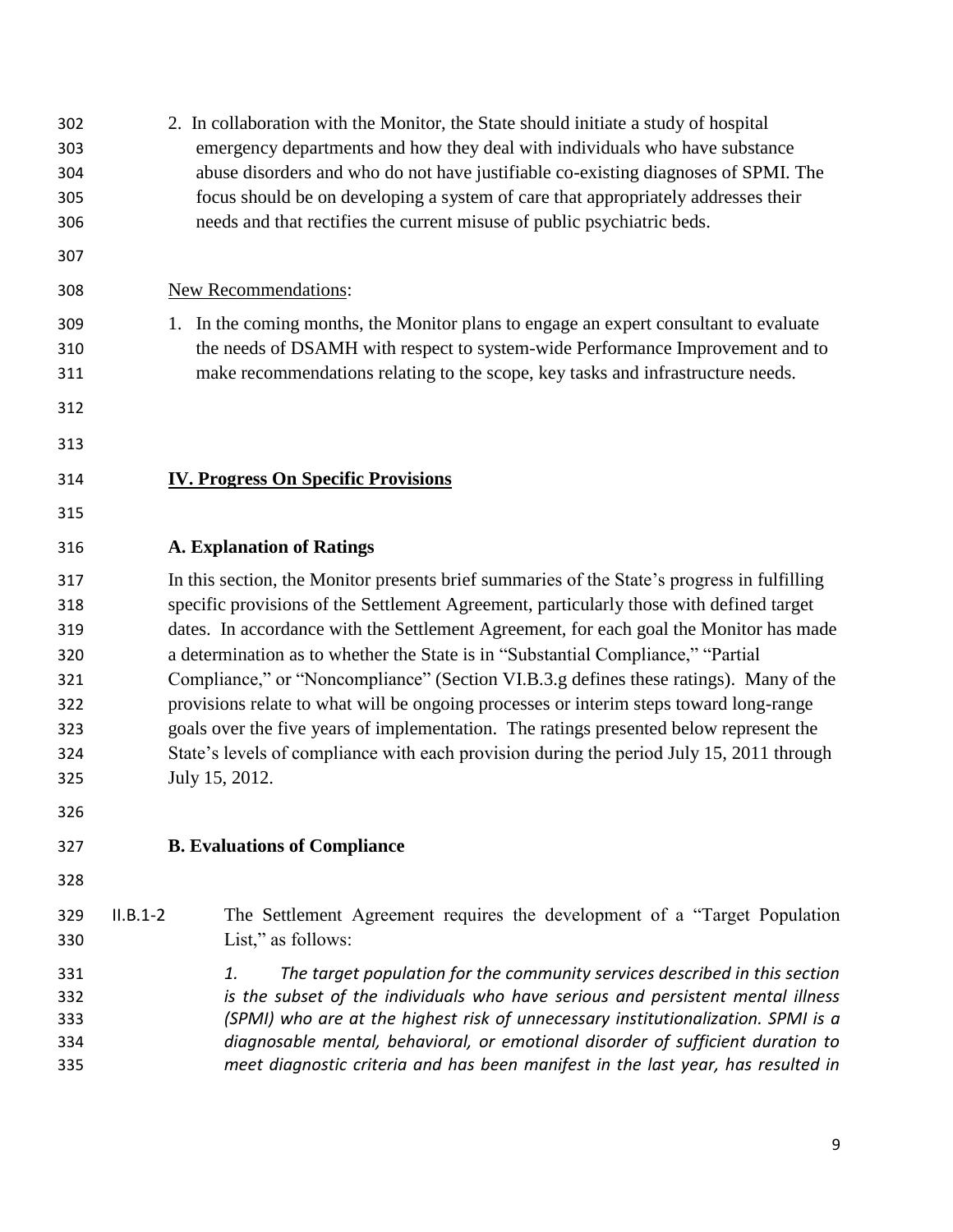| 336               | functional impairment which substantially interferes with or limits one or more                                                                                                            |
|-------------------|--------------------------------------------------------------------------------------------------------------------------------------------------------------------------------------------|
| 337               | major life activities, and has episodic, recurrent, or persistent features.                                                                                                                |
| 338<br>339<br>340 | Priority for receipt of services will be given to the following individuals<br>2.<br>the target population due to their high risk of unnecessary<br>within<br><i>institutionalization:</i> |
| 341               | a. People who are currently at Delaware Psychiatric Center, including those on                                                                                                             |
| 342               | forensic status for whom the relevant court approves community placement;                                                                                                                  |
| 343               | b. People who have been discharged from Delaware Psychiatric Center within the                                                                                                             |
| 344               | last two years and who meet any of the criteria below;                                                                                                                                     |
| 345               | c. People who are, or have been, admitted to private institutions for mental                                                                                                               |
| 346               | disease ("IMDs") in the last two years;                                                                                                                                                    |
| 347               | d. People with SPMI who have had an emergency room visit in the last year, due                                                                                                             |
| 348               | to mental illness or substance abuse;                                                                                                                                                      |
| 349               | e. People with SPMI who have been arrested, incarcerated, or had other                                                                                                                     |
| 350               | encounters with the criminal justice system in the last year due to conduct                                                                                                                |
| 351               | related to their serious mental illness; or                                                                                                                                                |
| 352               | f. People with SPMI who have been homeless for one full year or have had four                                                                                                              |
| 353               | or more episodes of homelessness in the last three years                                                                                                                                   |
| 354               |                                                                                                                                                                                            |
| 355               | <b>Partial Compliance.</b>                                                                                                                                                                 |
| n r c             | The Menitor's prior researt referenced that the incremence of the Terret Depulsion List                                                                                                    |

 The Monitor's prior report referenced that, the importance of the Target Population List notwithstanding, constructing and maintaining this list has been a daunting task. As in other states, Delaware's public systems do not have data systems that were designed to communicate with each other. Many rely on outdated software and inefficient modes of data submission. This is the case not only across state departments, but also within DHSS and its various bureaucratic sections.

 As was verified by an expert consultant hired by the Monitor to assist the State, DSAMH is using information technology that is not only insufficient to address the basic requirements of constructing a Target Population List, but it also lacks a capacity to access timely and accurate data that are essential to the overall monitoring and management of services that are referenced throughout the Settlement Agreement. Among other findings, the consultant noted that DSAMH collects important data that it cannot easily or meaningfully extract for routine oversight or long range planning. Data submission relating to services provided through its programs is a hodgepodge of electronic and paper transmissions, none of it in real time and much of it requiring manual entry and tedious error correction. Lacking an overall unified system, key information (for instance with regard to the disposition of hospital discharges and housing created pursuant to the Settlement Agreement) is maintained in spreadsheets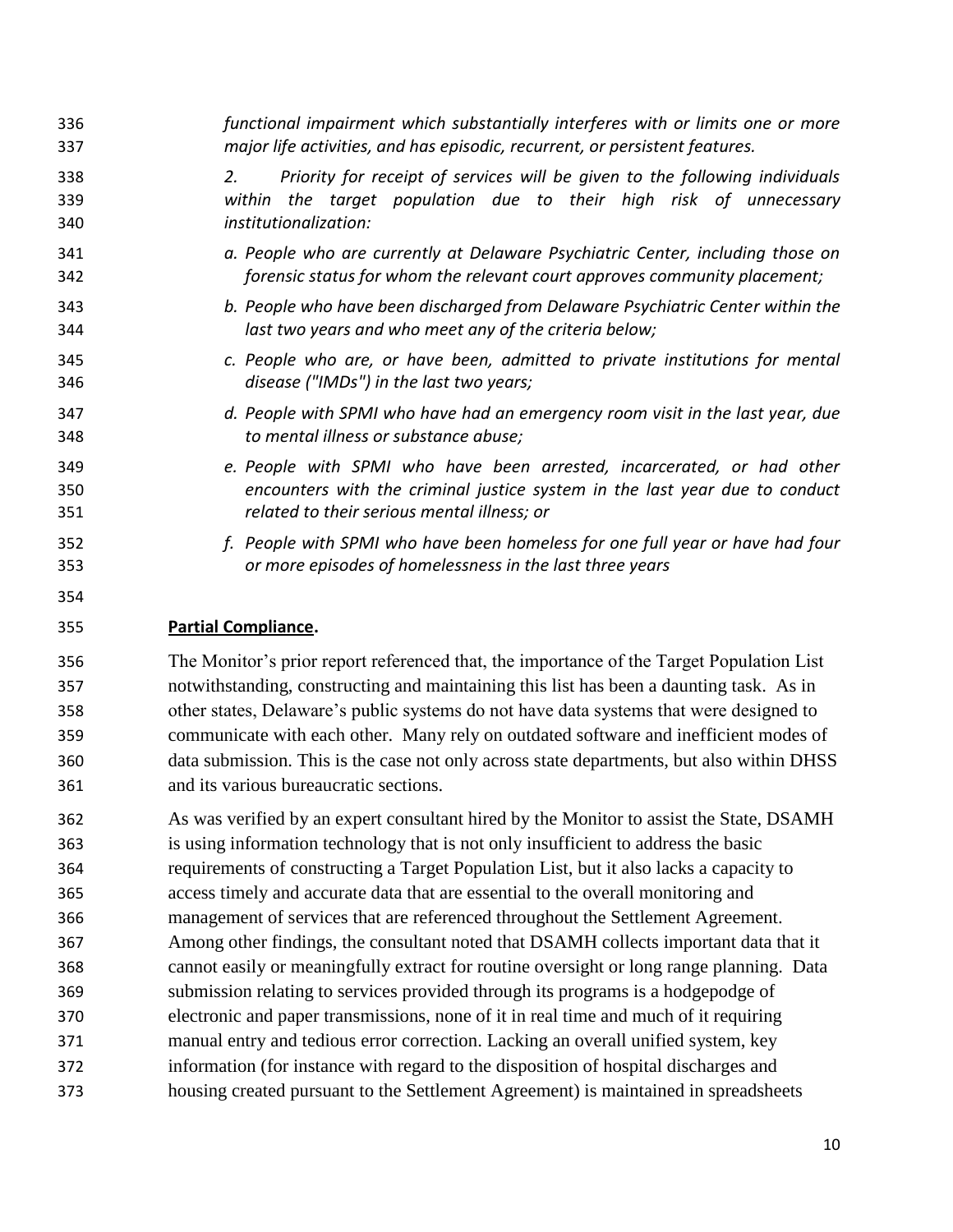- improvised by various staff members. DPC does not yet have a system for electronic medical records and DSAMH confronts bureaucratic barriers to introduce much needed improvements.
- Based on the report of the Monitor's expert consultant, DSAMH will need help to expedite the procurement and implementation of an electronic health record and redesign of a database that can more appropriately provide data on individuals affected by the Settlement Agreement. The Monitor has learned that the State's restrictive IT security standards complicate the procurement of software products (among them, Electronic Health Records) that can vastly improve the efficiencies of service delivery and oversight.
- That said, and acknowledging the significant effort required of DSAMH's IT staff, the State's Target Population List includes 6,373 unduplicated names as of May 31, 2012. The list includes individuals with SPMI who are receiving state-funded inpatient psychiatric care or who were admitted to such care during the two-year period prior to the date the Settlement Agreement took effect (representing about 3,000 admissions). For this same period, it includes 990 individuals with SPMI who have been homeless. Drawing from Medicaid claims data, it also includes information about 1,638 individuals who were admitted to emergency departments of general hospitals, apparently for treatment of issues attendant to SPMI (this required some inference based on diagnostic information, since there is apparently no distinct coding that would flag psychiatric emergency care in these settings). Although individuals who have received treatment at DPC under forensic orders are included on the Target Population List, DSAMH has not yet established mechanisms to access data relating to criminal justice involvement by individuals with SPMI. This is a significant gap in the database. And again, the status of DSAMH's IT systems is such that generating the critically important information to maintain and utilize the Target Population List is a labor-intensive enterprise, using information that is not consistently current.
- 

## Recommendations:

 Because issues relating to information technology are central to this provision of the Settlement Agreement and are also intertwined with other provisions, the following recommendations have bearing on the State's fulfillment of other sections, as well. DHSS is aware that its IT systems are antiquated and siloed. A Department-wide overhaul of IT systems is already underway, with the goals of vastly improving access to information needed for oversight and decision making, and integrating information across DHSS's various Divisions. Because of the complexity of this process, the planned creation of a State Data Hub and other IT elements needed to fully achieve the Department's goals will not be immediate. At the same time, fulfillment of the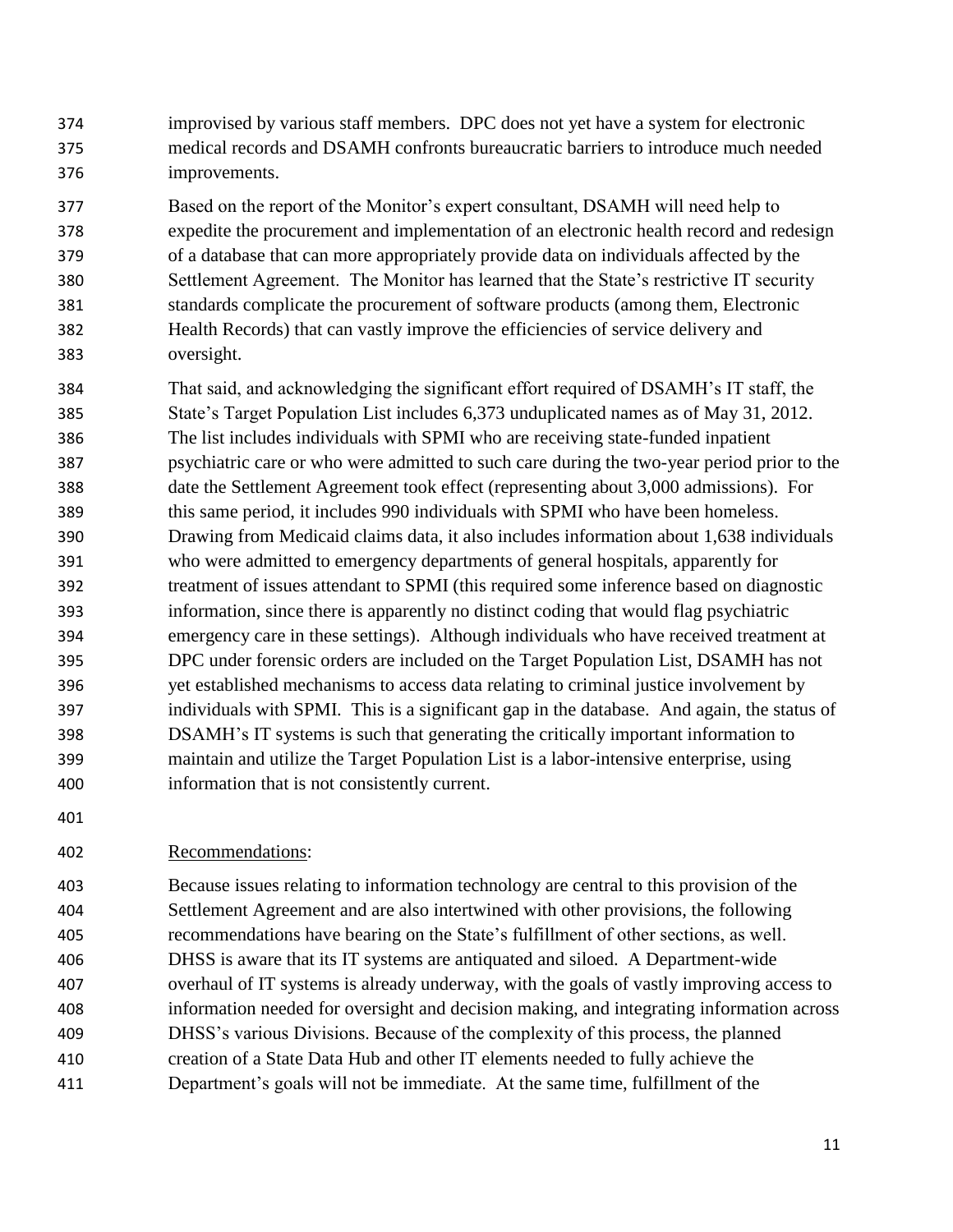| 412<br>413                                           |         | Settlement Agreement requires that some data issues be immediately addressed, likely<br>through temporary measures as the State's longer-range IT improvements proceed.                                                                                                                                                                                                                                                                                                                                                                                                                                                                                                          |  |  |  |  |
|------------------------------------------------------|---------|----------------------------------------------------------------------------------------------------------------------------------------------------------------------------------------------------------------------------------------------------------------------------------------------------------------------------------------------------------------------------------------------------------------------------------------------------------------------------------------------------------------------------------------------------------------------------------------------------------------------------------------------------------------------------------|--|--|--|--|
| 414<br>415<br>416<br>417<br>418<br>419<br>420<br>421 |         | DHSS should quickly move forward in resolving restrictions to accessing data from<br>1.<br>other state agencies, particularly the State's Department of Justice and Department<br>of Corrections. Not only is this essential to fully meeting requirements relating to<br>the Target Population List, but real-time criminal justice data about individuals on<br>that list can enable mental health providers to intervene to prevent arrests and<br>further involvement with the legal system. The Monitor is aware of electronic<br>systems that are able to carry out this function while protecting the confidentiality<br>of individuals receiving mental health services. |  |  |  |  |
| 422<br>423<br>424                                    |         | 2.<br>DHSS should consider the recommendations of the consultant engaged by the<br>Monitor as it continues to refine plans for an upgrade of IT systems within DSAMH<br>and other related Divisions.                                                                                                                                                                                                                                                                                                                                                                                                                                                                             |  |  |  |  |
| 425<br>426<br>427<br>428<br>429                      |         | 3.<br>Within the next few months, DHSS and DSAMH, in collaboration with the<br>Monitor, should establish a working blueprint for addressing data requirements<br>presented by the Settlement Agreement, including issues to be addressed in the<br>long-range rebuild of the State's data systems and interim measures that will<br>address the immediate IT needs.                                                                                                                                                                                                                                                                                                              |  |  |  |  |
| 430                                                  |         |                                                                                                                                                                                                                                                                                                                                                                                                                                                                                                                                                                                                                                                                                  |  |  |  |  |
| 431<br>432                                           | III.A.1 | Crisis Hotline: By January 1, 2012 the State will develop and make available a crisis<br>line for use 24 hours per day, 7 days per week.                                                                                                                                                                                                                                                                                                                                                                                                                                                                                                                                         |  |  |  |  |
| 433                                                  |         |                                                                                                                                                                                                                                                                                                                                                                                                                                                                                                                                                                                                                                                                                  |  |  |  |  |
| 434                                                  |         | <b>Substantial Compliance.</b>                                                                                                                                                                                                                                                                                                                                                                                                                                                                                                                                                                                                                                                   |  |  |  |  |
| 435<br>436<br>437<br>438                             |         | The Crisis Hotline is in place and is operational around the clock, as evidenced by<br>random quality checks. DSAMH has promulgated information about the Crisis Hotline<br>by distributing postcards through its peer-specialist and provider networks, and through<br>advertising panels at major shopping malls in the state.                                                                                                                                                                                                                                                                                                                                                 |  |  |  |  |
| 439                                                  |         |                                                                                                                                                                                                                                                                                                                                                                                                                                                                                                                                                                                                                                                                                  |  |  |  |  |
| 440<br>441<br>442                                    | III.B.1 | Mobile Crisis Services: By July 1, 2012 the State will make operational a sufficient<br>number of mobile crisis teams such that a team responds to a person in crisis<br>anywhere in the state within one hour.                                                                                                                                                                                                                                                                                                                                                                                                                                                                  |  |  |  |  |
| 443                                                  |         |                                                                                                                                                                                                                                                                                                                                                                                                                                                                                                                                                                                                                                                                                  |  |  |  |  |
| 444                                                  |         | <b>Partial Compliance.</b>                                                                                                                                                                                                                                                                                                                                                                                                                                                                                                                                                                                                                                                       |  |  |  |  |
| 445<br>446<br>447                                    |         | During the initial four months of this calendar year, mobile crisis teams responded to a<br>monthly average of 40.5 emergencies statewide, 70% of which occurred in New Castle<br>County with the remainder roughly equally divided between the two southern counties.                                                                                                                                                                                                                                                                                                                                                                                                           |  |  |  |  |
| 448                                                  |         | The State has not been tracking the specific time it takes for mobile crisis staff to                                                                                                                                                                                                                                                                                                                                                                                                                                                                                                                                                                                            |  |  |  |  |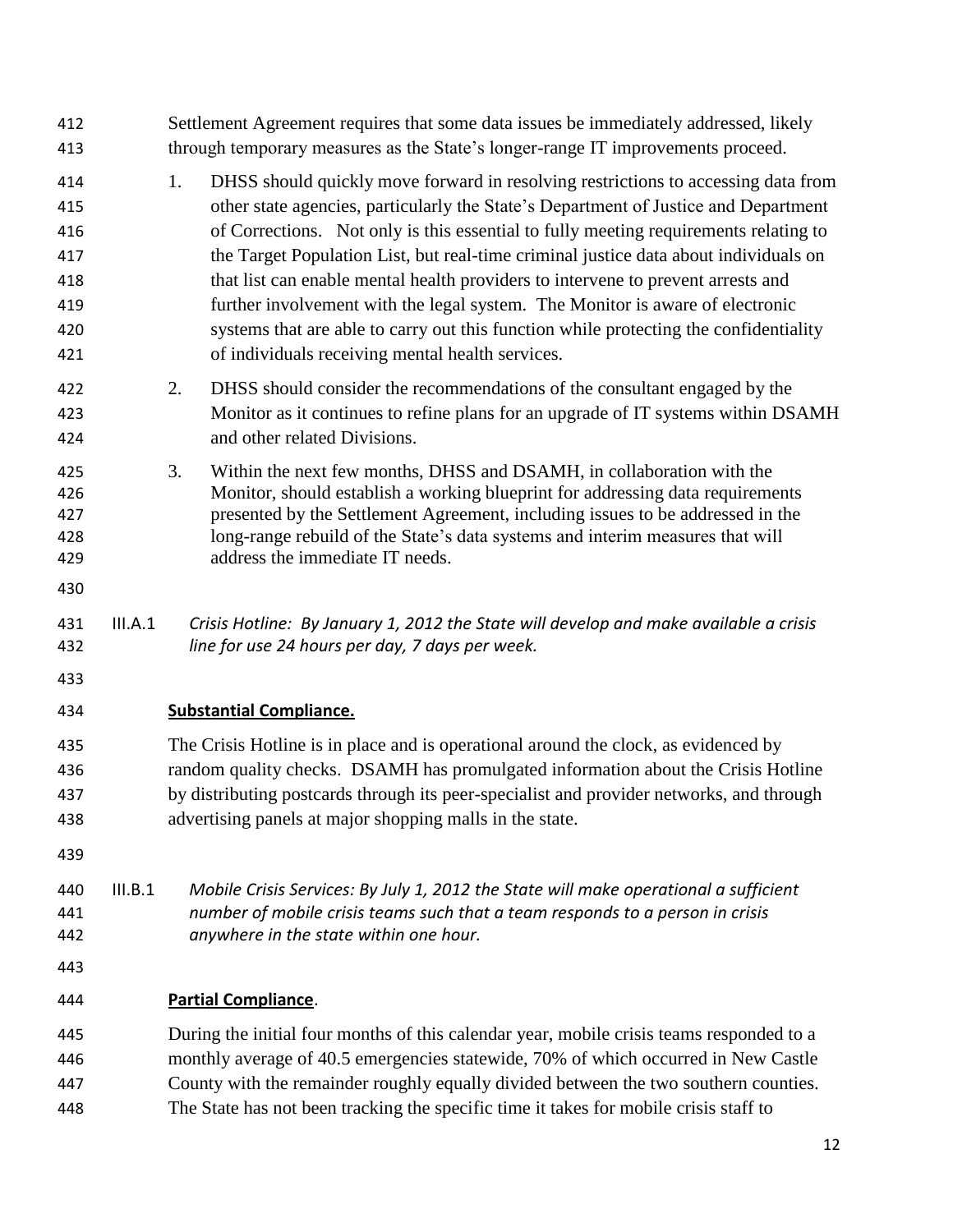- physically arrive to intervene in emergencies, but it reports that staff members are deployed on average within 13 minutes of the a request for assistance and they return to base on average within about two hours. Assuming that a face-to-face intervention lasts around one hour, and considering the State's small geographic size, it is possible that the state is meeting the one-hour requirement specified in the Settlement Agreement.
- Looking forward, the State should directly measure compliance with this provision.
- The Monitor notes that there are as many as seven vacancies for related positions within the Kent and Sussex Counties, in large part as a result of the competition for qualified mental health staff associated with the new programming that is being developed there under the Settlement Agreement and the reality that such positions are hard to fill due to the level of education and experience required. It is unclear how these vacancies are affecting the mobile crisis response in those counties, where requests now average only slightly more than one per week, and how demand may change as the Ellendale facility (discussed immediately below) reaches its full impact in the region.

## Recommendations:

- 1. As referenced in the above section, the State needs to improve its capacity for data collection and management, including its ability to capture data reflecting the time between receipt of a request for crisis intervention and the arrival of staff on the scene.
- 2. In order to ensure that resources are appropriately in place statewide, data relating to response times should be tracked on a county-by-county basis, including day, 470 time of day, and specific responders.
- 
- III.C.1 *Crisis Walk-in Centers: In addition to the crisis walk-in center in New Castle County serving the northern region of the State, by July 1, 2012, the State will make best efforts to make operational one crisis walk-in center in Ellendale to serve the southern region of the State. The crisis center in Ellendale shall be operational no later than September 1, 2012.*
- 

# **Substantial Compliance.**

 Renovations to the Ellendale Crisis and Psychiatric Assessment Center ("CAPAC") were completed on June 25, 2012. The State contract for the program was awarded to Recovery Innovations and, as of the time of this report, that new provider is training staff. In keeping with the timeline in the Settlement Agreement, CAPAC will be fully operational by September 1, 2012. The Ellendale site is now providing at least limited crisis services on a 24-hour basis, 7 days per week to Delaware's southern counties, in partnership with the State's Mobile Crisis Intervention Team.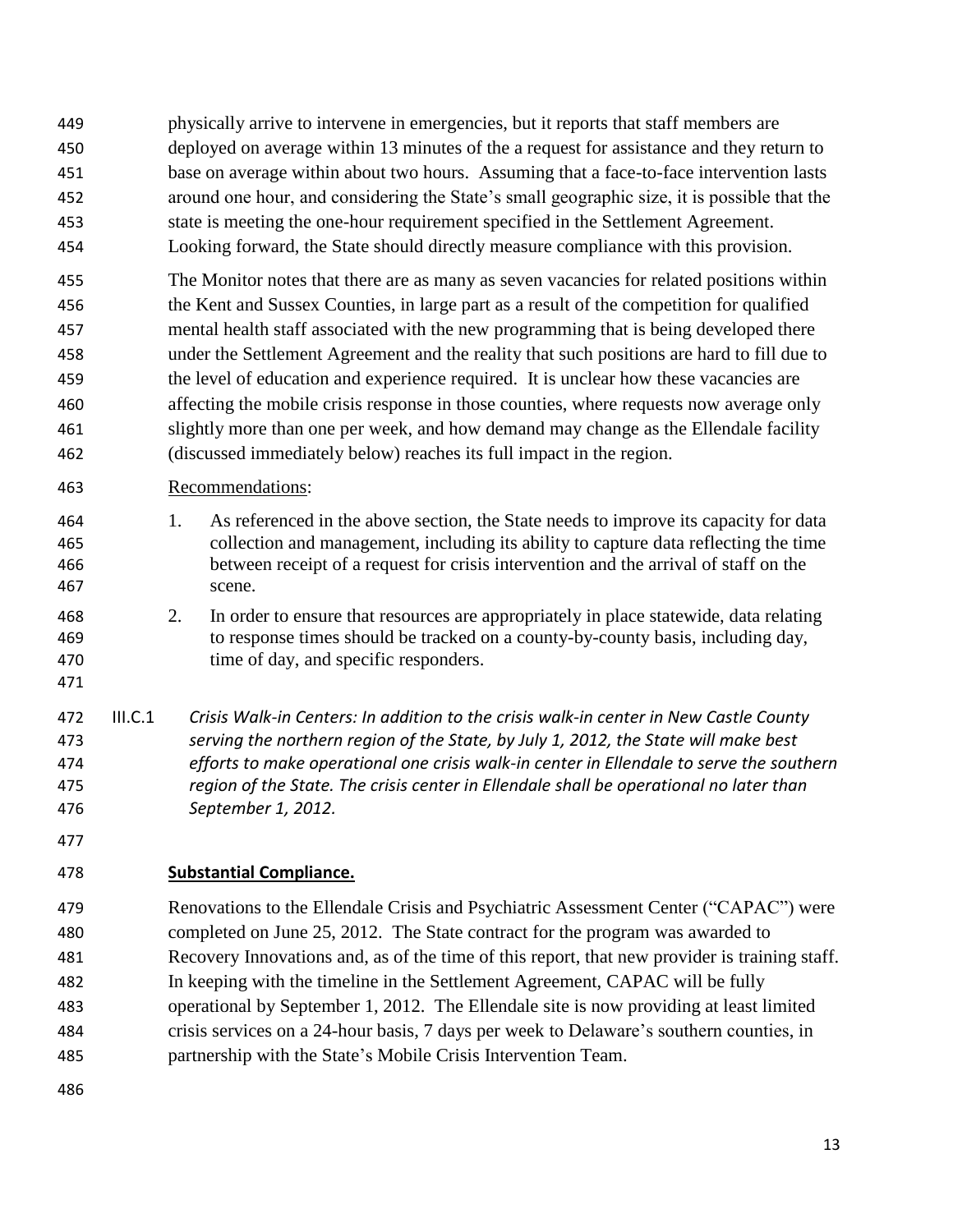III.D.1 *Crisis Stabilization Services By July 1, 2012 the State will ensure that an intensive services provider meets with every individual receiving acute inpatient crisis stabilization services within 24 hours of admission in order to facilitate return to the community with the necessary supports and that all transition planning is completed in accordance with Section IV.*

## **Substantial Compliance.**

 Currently, crisis stabilization services occur within Crisis and Psychiatric Emergency Services ("CAPES"), the psychiatric crisis center serving northern Delaware that is located within Wilmington Hospital-Christiana Care. As is discussed above, in September, 2012, a crisis center serving the lower counties will open in Ellendale. CAPES presently has a bed capacity of 5 beds, and CAPAC will have 6 beds. Approximately 75% of individuals who are admitted to CAPES stay less than eight hours. When individuals are being served by community programs, staff at CAPES consults with the providers as a part of the assessment process and the determination of an appropriate disposition. Based on the Monitor's review, individuals are receiving appropriate transition planning. The Monitor will review practices at CAPAC when that facility is operational.

- 
- III.E.1 *Crisis Apartments: By July 1, 2012 the State will make operational two crisis apartments.*
- 

## **Substantial Compliance.**

 As of this report, community providers statewide have a capacity to access up to six crisis apartments and to provide associated short-term services, thereby exceeding the capacity required by the Settlement Agreement. As new services come to be fully operational (for instance, statewide mobile crisis) and new and existing providers assume roles in the reorganized system, the Monitor will evaluate how these crisis beds are being used.

#### III.F.1 *Assertive Community Treatment: By July 1, 2012 the State will expand its 8 ACT teams to bring them into fidelity with the Dartmouth model.*

## **Substantial Compliance.**

 The State is exceeding the requirements of this provision, having awarded contracts for 521 ten ACT teams statewide, all under contract and fully operational as of this report. The parties to the Settlement have agreed that in place of the Dartmouth operational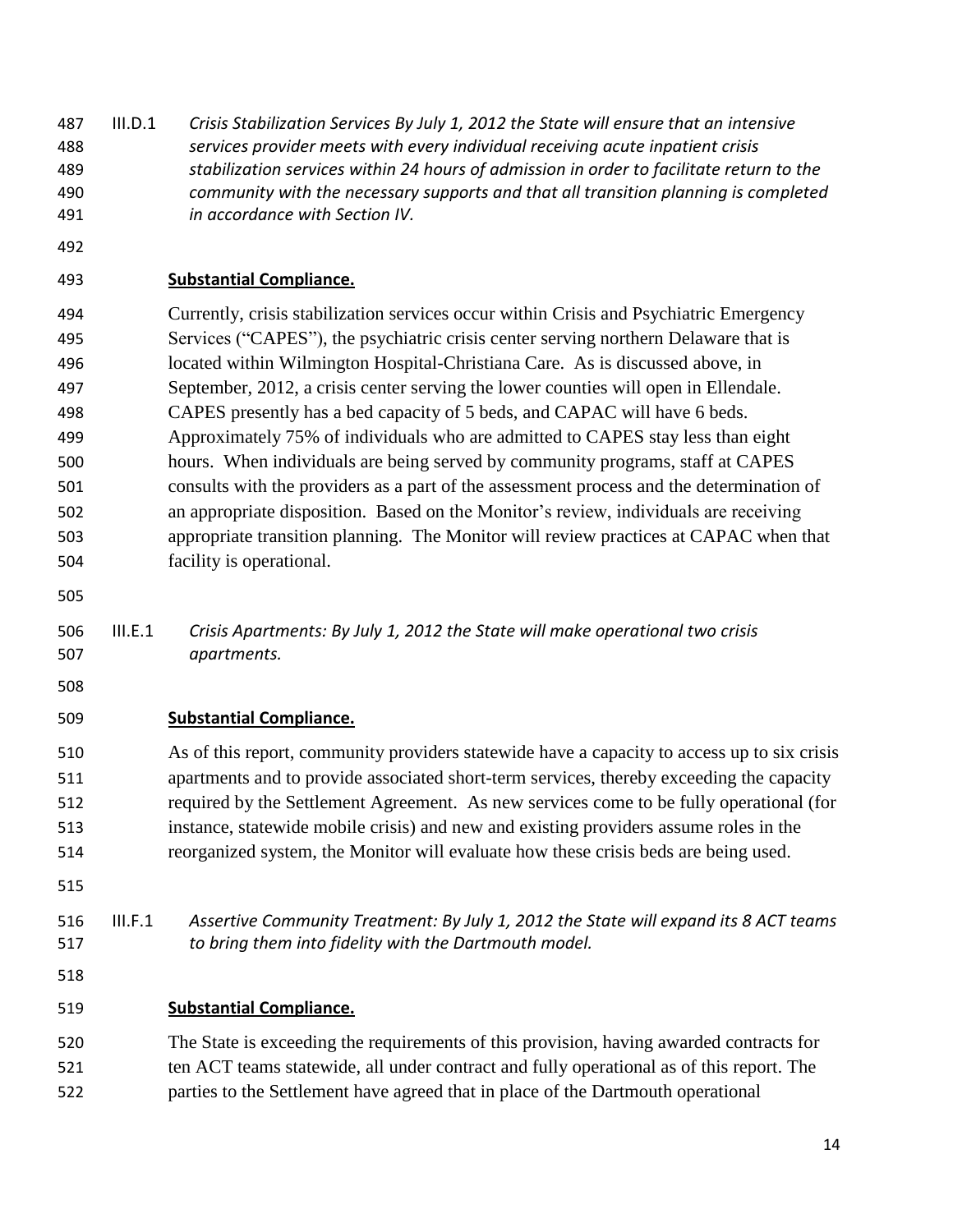- standards, these teams will demonstrate program fidelity through the Tool for
- Measurement of Assertive Community Treatment ("TMACT"), a newer assessment
- instrument with enhanced requirements for person-centered services and recovery
- planning. During the coming year, the Monitor will evaluate the performance of the new
- ACT teams, some of which represent new providers in the state.
- 
- III.G.1 *Intensive Case Management: By July 1, 2012 the State will develop and begin to utilize 3 ICM teams.*
- 

#### **Substantial Compliance.**

 The State has surpassed this target. As of mid-May, contracts for five Intensive Case Management teams had been awarded. As of this report, these teams are fully functional in New Castle County and have begun operations in Kent and Sussex Counties. During the coming year, the Monitor will be evaluating their performance.

- 
- III.H.1 *Case Management: By July 1, 2012 the State will train and begin to utilize 15 case managers.*
- 

## **Partial Compliance.**

 In late 2011, the State issued a Request for Proposals ("RFP") for Targeted Care Management ("TCM") in fulfillment of this provision, but received only one response. In March, it reissued an RFP with revised specifications, and a contract with a provider is currently being finalized to provide for 11 case managers with caseloads to be at a level of 1:25. These caseloads are much lower than had been anticipated, but they reflect DSAMH's assessment of the complex needs of the individuals being served. As a result of contracting issue, there has been an understandable delay in fully implementing TCM statewide—not attributable to the State's lack of effort—until the beginning of September, 2012. At the same time, 4.5 TCMs are active on the acute care units of DPC, serving as liaisons to the community for approximately 90 individuals at any point in 552 time. In addition to these 15.5 TCM positions, DSAMH's contracts with ACT providers include a requirement for peer specialists (one per team), whose work complements that of the case managers.

 III.I.1 *Supported Housing: By July 11, 2011, the State will provide housing vouchers or subsidies and bridge funding to 150 individuals. Pursuant to Part II.E.2.d., this housing shall be exempt from the scattered-site requirement*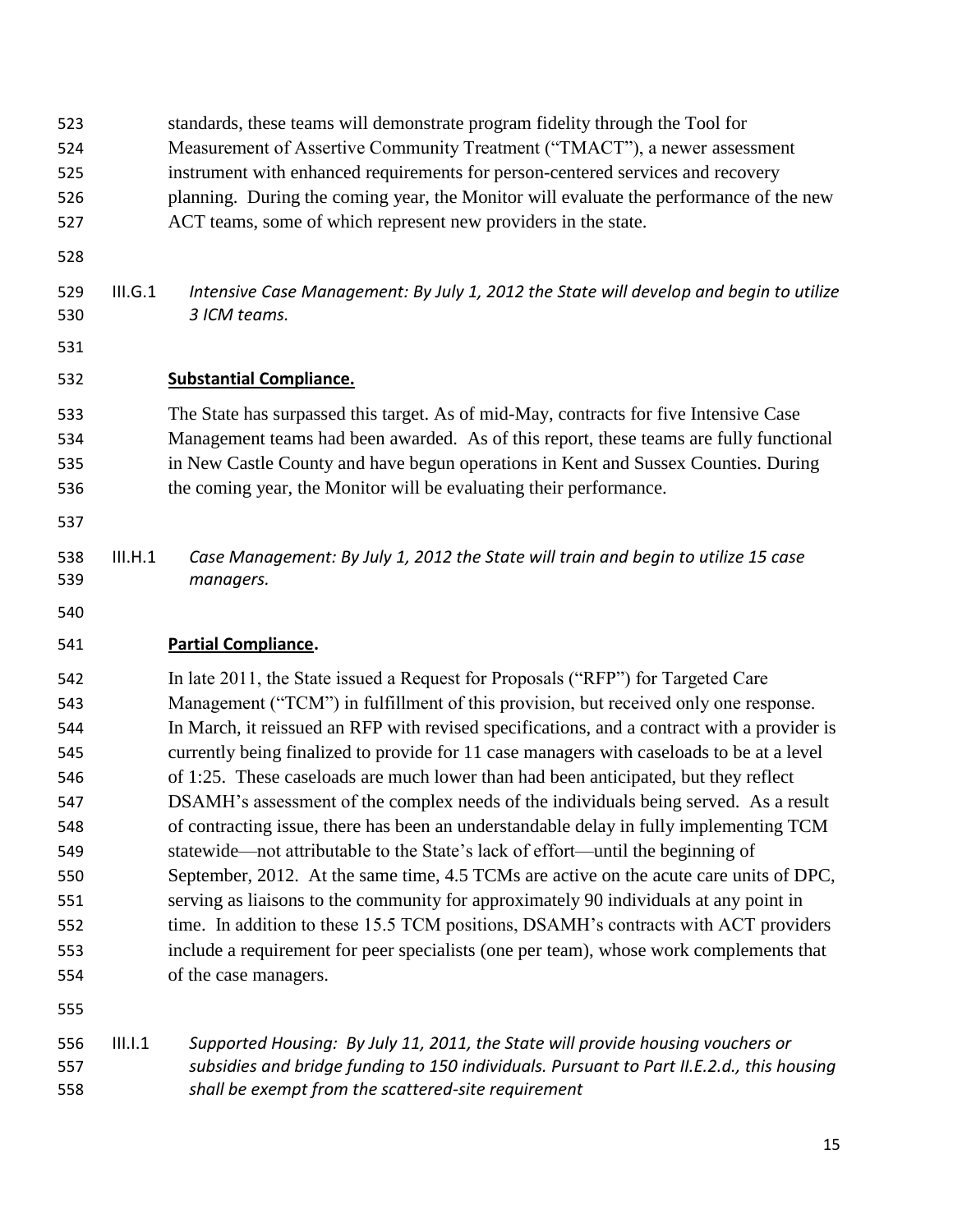- III.I.2. *By July 1, 2012 the State will provide housing vouchers or subsidies and bridge funding to a total of 250 individuals.*
- 

## **Substantial Compliance.**

 As was reported in the prior report, the State has identified 150 individuals who live in semi-integrated housing and it continues to provide supports allowing these individuals to live successfully in these settings. In some instances, individuals in this group have been able to move to more integrated supported housing.

 The Settlement Agreement requires that as of July 1, 2012, the State fund integrated housing for an additional 100 individuals. As of this report, the State has exceeded this goal. Funding for an additional 151vouchers has been approved for individuals on the Target Population List through a combination of programs through HUD, DSAMH, and the Delaware State Rental Assistance Program ("SRAP"). These vouchers have enabled 91 individuals to move into integrated housing, and the additional 60 individuals are in various stages of transition. The Targeted Population List provides some information as to which priority subpopulations (defined above in relation to Section II.B.2) have benefited from these housing expansions (Individuals may be reflected in more than one category):

| 577        |                                                                             |  |
|------------|-----------------------------------------------------------------------------|--|
| 578        |                                                                             |  |
| 579        | Emergency Department Treatment19.2%                                         |  |
| 580        |                                                                             |  |
| 581<br>582 | Inpatient History $+$ Inappropriately<br>Housed per Community Program 33.8% |  |
|            |                                                                             |  |

 The Monitor's visits to several such individuals in New Castle County have affirmed that housing and related supports are, indeed, consistent with the requirements of the Settlement Agreement. Individuals with SPMI who would otherwise be living in institutions or congregate settings that segregate them from the community mainstream are now living in nice, scattered-site apartments in ordinary apartment complexes with the flexible array of community supports that is helping them meet their personal goals. It is evident that these individuals (and the providers who assist them) rightly feel a sense of pride in making the goals of the ADA something beyond mere aspirations and demonstrating the true capacities of these Delawareans. During the coming year, the Monitor will continue to assess the State's progress with respect to this pivotally

**As discussed elsewhere, criminal justice information is not yet incorporated in the Target Population List**<br>As discussed elsewhere, criminal justice information is not yet incorporated in the Target Population List<sup>3</sup>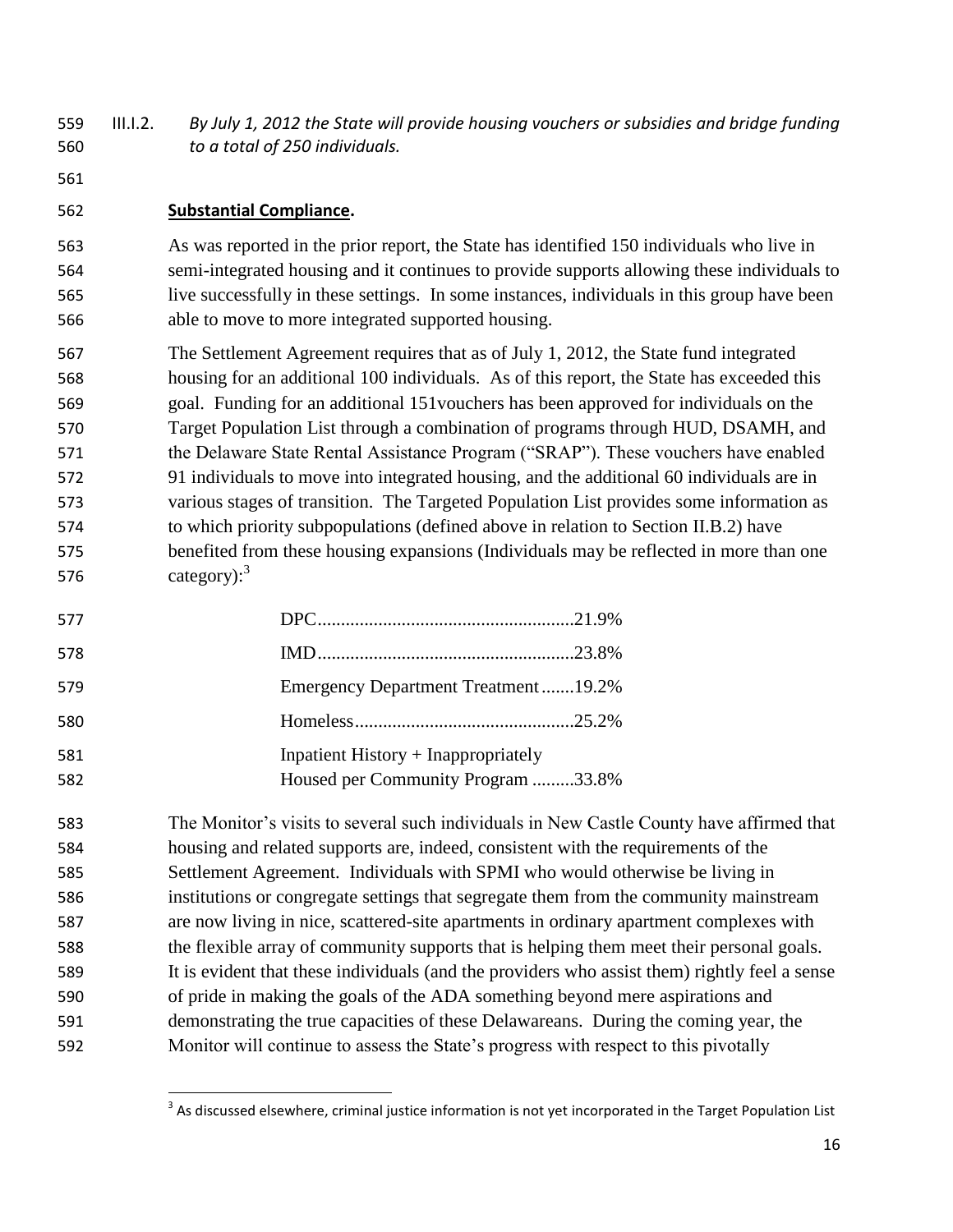important provision, particularly in the southern counties where housing and supports have historically been a special challenge.

#### Comment:

 It is noteworthy that the DHSS and DSAMH have not only been working to fulfill the quantitative requirements of the Settlement Agreement relating to integrated housing, but they have also taken a leadership role in ensuring that relevant policies and practices are aligned across State departments. For example, Cabinet Secretary Landgraf and Delaware State Housing Authority ("DSHA") Director Anas Ben Addi successfully negotiated changes in the SRAP program to remove barriers that particularly disadvantaged individuals on the Target Population List in qualifying for housing vouchers.

 Furthermore, Secretary Landgraf and Director Huckshorn have been instrumental in launching an initiative to examine existing congregate housing in order to identify opportunities to "retool" this housing stock to comport with the ADA's integration requirements. The development of much of this housing either pre-dated the ADA or was based on funding programs that were not structured around the ADA. Because federal disability protections apply to a larger population of Delawareans than is the focus of the Settlement Agreement, the State has broadened discussions about housing reconfiguration to include individuals with developmental, intellectual and physical disabilities, as well as stakeholders concerned with older adults and homeless individuals. DHSS has engaged leadership from DSHA and the federal Department of Housing and Urban Development in this initiative. The goal is to develop an ADA-consistent master plan for integrated housing that spells out actions that can be taken long-range and in the more immediate term to expand opportunities for ordinary mainstream housing.

 These two initiatives have great significance. The changes in SRAP policy reflect the goals of the Governor, the Cabinet Secretary and other leadership in the State to not only fulfill the State's specific obligations under the Settlement Agreement, but to also ensure that public programs in Delaware comply with the ADA's wider requirements. The development of an *Olmstead*-oriented master plan for housing individuals with disabilities speaks to the enduring commitment of the State to promote meaningful integration of its citizens with disabilities well beyond the expected five-year period of implementing this Settlement Agreement. Leadership within Delaware should be commended for these measures.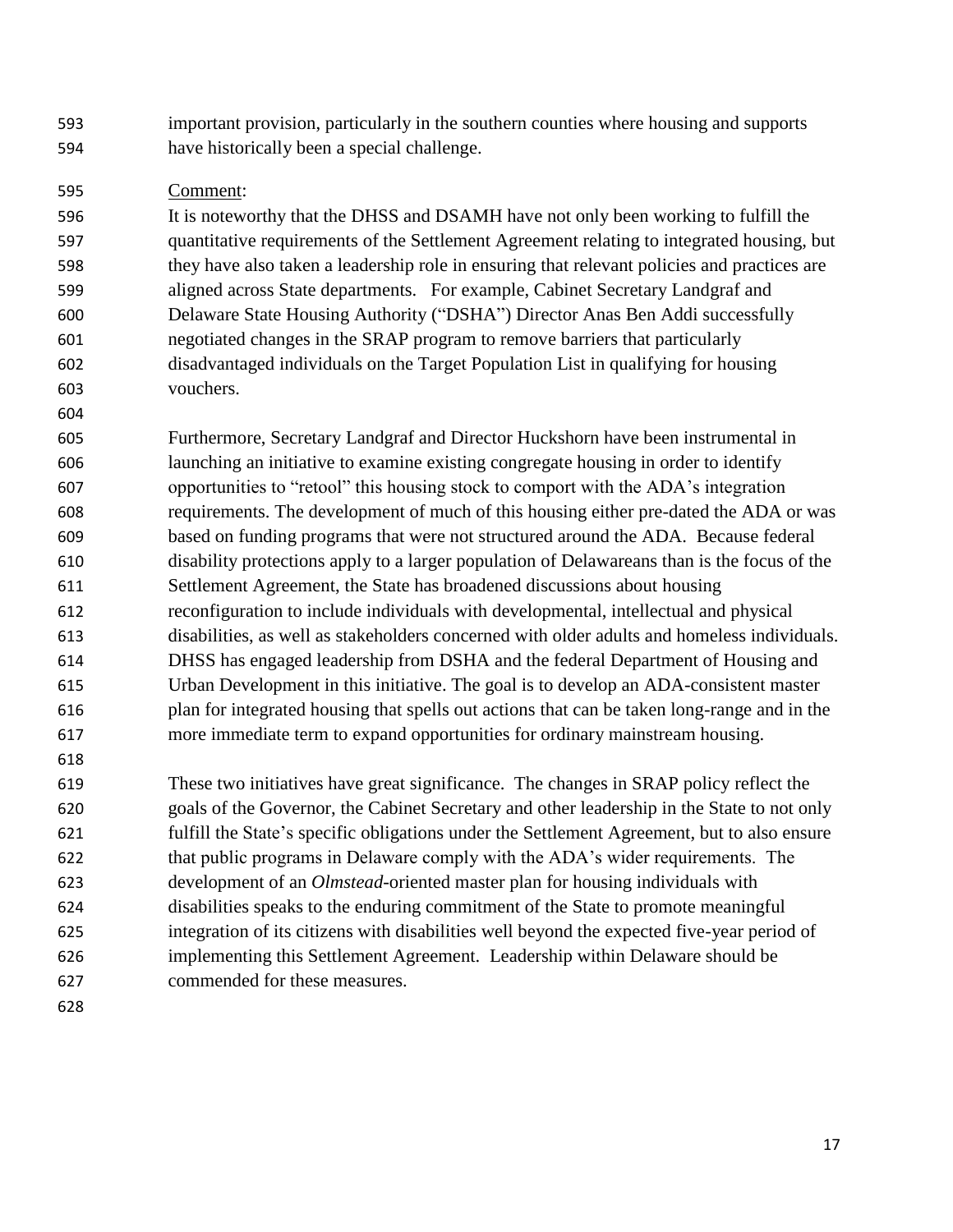- III.J.1 *By July 1, 2012 the State will provide supported employment to 100 individuals per year.*
- 

# **Substantial Compliance.**

 The State is surpassing this requirement. Because DSAMH's contracts with Community Continuum of Care Programs ("CCCPs"), included supported employment as a part of the service package, a majority of the 1,300 individuals they served received these services. Pursuant to the Settlement Agreement, these programs reformulated as ACT teams, with supported employment services remaining a contractual element. The Delaware Department of Labor, Division of Vocational Rehabilitation has contracted with each of the ACT teams to strengthen the supported employment services provided. It is noted that supported employment is included among the services offered to the 151 individuals for whom new integrated housing was funded (see discussion of Section III.I.1-2).

- The success of these programs is evidenced in the number of individuals currently in competitive employment. As of July 1, 2012, 49 individuals on the Target Population List have been in supported employment for 90 days, and an additional 79 individuals have been in supported employment for at least 10 days. Although on their face, these numbers may appear small, unemployment among people with SPMI is astronomically high nationwide and the State is building on an admirable record of making vocational services and employment opportunities available to this population. There is an expectation that DSAMH's data collection regarding supported employment will improve in the coming year as a function of the reporting requirements of the new ACT and Community Re-Integration Project ("CRISP;" discussed in Section IV.A) programs. The Monitor plans to conduct interviews with a sample of individuals in supported employment during the coming months.
- 

 III.K.1 *By July 1, 2012 the State will provide rehabilitation services to 100 individuals per year.*

## **Substantial Compliance.**

 As is the case with regard to supported employment, DSAMH's core database relating to rehabilitation services is derived from reports of providers working under the old CCCP contracts. These generic reports show that 1,395 individuals with SPMI received some level of community-based rehabilitation services. Unlike supported employment, where the impact of services can be measured at least bluntly in the number individuals in gainful employment, the existing data capacities with respect to rehabilitation services are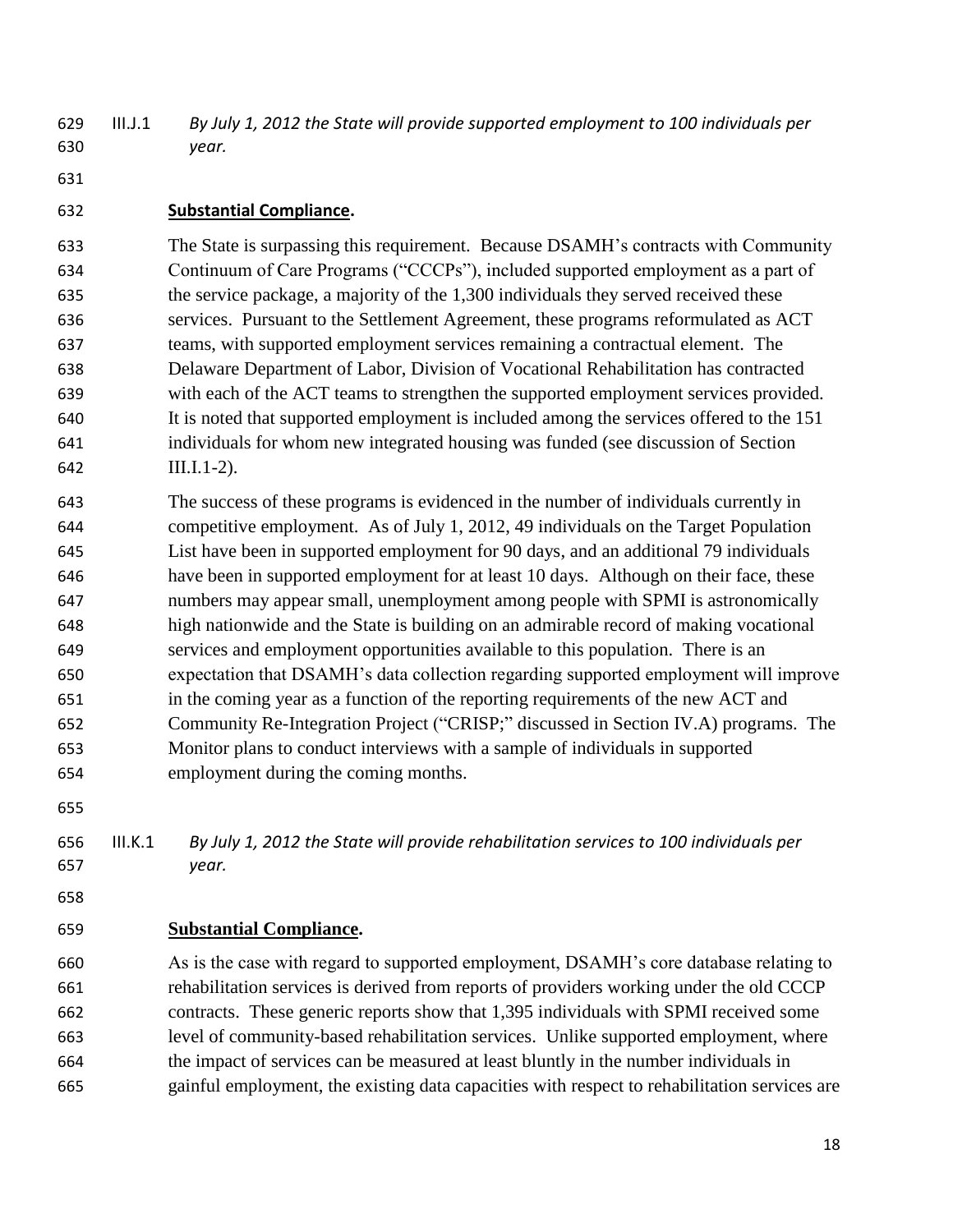very limited. Information regarding the provision of rehabilitation services and service outcomes should improve through reporting by the new ACT teams (which replaced the CCCPs) and CRISP, particularly if the State makes the much needed improvements in its IT systems that are referenced throughout this report. Although information about the provision of rehabilitation services over the past year is general, the State has met is numeric targets. The Monitor plans to conduct more targeted assessments of this service requirement during the coming months.

 III.L.1 *By July 1, 2012 the State will provide family or peer supports to 250 individuals per year.*

#### **Substantial Compliance.**

 The State is exceeding its targets with respect to family and peer supports. Between the July 1, 2011 and the date of this report, a total in excess of 416 individuals have received or are receiving such services. These include: 30 inpatients at DPC and served by the hospital's peer program; 49 individuals receiving the services of Bridge Peers, who assist in transition to community living; 250 peers served at the peer-operated Rick VanStory Center in Wilmington; 57 peers served at the Open Door Peer Support Center in Wilmington; 30 individuals receiving supports through the Sussex Drop-in Centers; and an additional number of individuals (unavailable as of this report) who receive supports through the drop-in center located in Dover.

 During the past six months, the Monitor has had an opportunity to visit the Rick VanStory Center and to meet with its director, to hear first-hand from individuals now living in integrated housing about the benefits of Bridge Peers, and to meet fairly regularly with the Peer Specialists at DPC. The State has made considerable strides in expanding the role of peers in these settings, as well as in its new ACT teams.

 The Peer Specialists at DPC have been active advocates, not only in individualized work with people who are hospitalized, but also in identifying systemic issues, such as those relating to questionably restrictive practices and poor coordination in implementing arrangements for discharge. Under the leadership of Gayle Bluebird, the DPC Peer Services Director (who is nationally known for her work), they also are doing impressive work in the area of trauma, producing a plain-language booklet illustrated with works by peer artists, entitled "What You Need to Know About Trauma."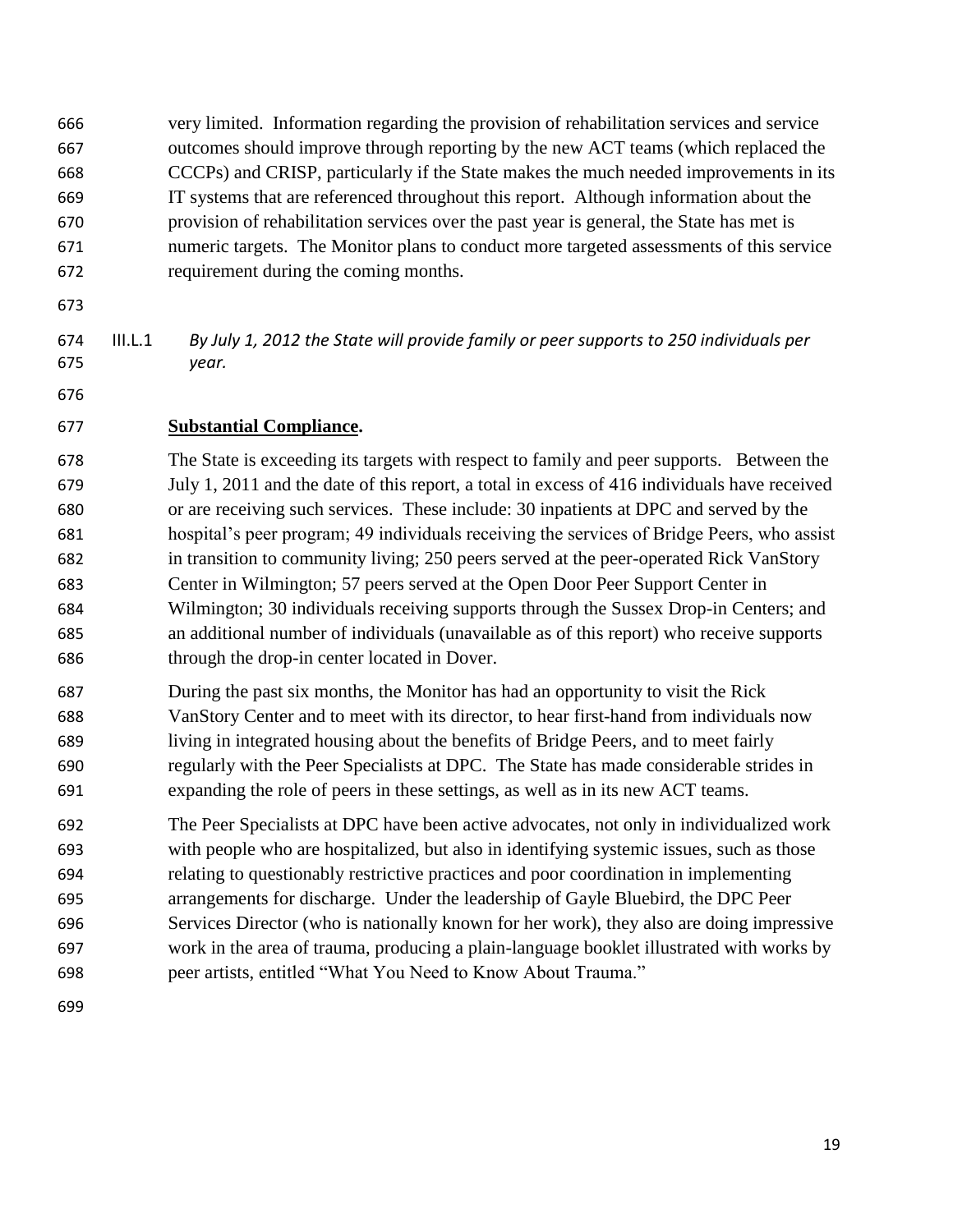IV.A *Assessment and Placement of People Currently in Institutional Settings*

 **Not Rated.** (Ratings of provisions in Section IV with specific implementation milestones appear below.)

 This section of the Settlement Agreement lays out processes for evaluating the capabilities and needs of individuals who are institutionalized, with the goal of moving people who do not require an institutional level of care into community settings that maximize integration. During the initial six months of implementation, DSAMH's "Barrier Busters" committees—comprising DPC staff, community providers and peers— focused on individuals who are on the hospital's long-term care units. Typically, these individuals have very longstanding problems attendant to SPMI, often with co-occurring physical health issues, substance abuse and legal challenges. Consistent with the Settlement Agreement, Barrier Busters was highly successful in not only problem- solving, but also reorienting transition planning for this population towards a strength- based model of community integration. The Barrier Busters committees (one for New Castle and one for the two southern counties) strengthened the collaboration between hospital staff, community providers and peer specialists and laid the groundwork for the mindset that is now gaining traction system-wide, whereby an individual is presumed appropriate for integrated supported housing unless otherwise demonstrated.

 Understanding the sometimes unique needs of the long-term care population that was the focus of Barrier Busters—reflecting not only clinical complexities, but also dependencies that are encouraged by protracted institutionalization—the State developed a new program model for the community integration of these individuals, issuing contracts to two providers. The Community Re-Integration Project ("CRISP") is a capitated, shared- risk initiative which allows these community providers great flexibility in delivering traditional and innovative services and supports in integrated settings. Part of the CRISP contracts, which were modeled after another state's successful initiative, hold the involved providers financially responsible for any post-discharge visits to emergency rooms or admission to inpatient psychiatric care. CRISP will become fully operational during the coming months, with each program serving 50 individuals. It is anticipated that the program will result in at least 50 additional discharges from DPC's long term care units. CRISP will also support other individuals with SPMI who may be in the community, but who are high risk for hospitalization at DPC because they have had difficulties engaging in recovery services. As is discussed below, the introduction of CRISP, as well as new processes attendant to transition planning has resulted in DSAMH restructuring how if carries out the centralized special transition functions that had been the focus of Barrier Busters.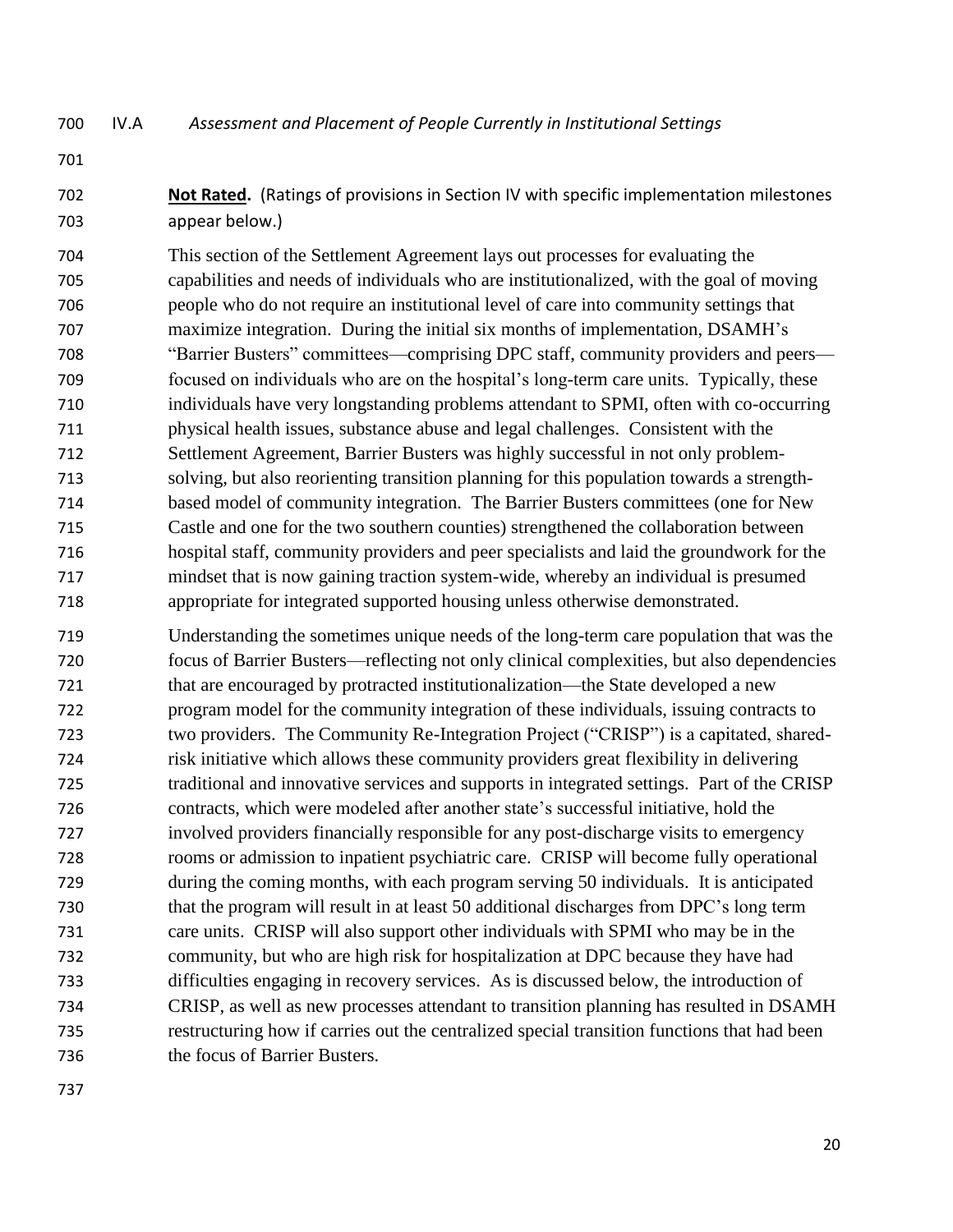IV.B.1 *Implementation of Transition Assessments and Placement: Within 30 days of the signing of the agreement the State will re-assess all individuals currently in institutional settings.*

#### **Substantial Compliance.**

 The provisions of the Settlement Agreement relating to transition planning are particularly significant to the State's efforts to reorient its systems in support of the community integration required by the ADA. In Delaware (and elsewhere), longstanding practices relating to service planning were built around a "levels of care" framework whereby an individual with SPMI would be matched to the setting regarded as most consistent with his or her needs—for instance, group homes, nursing homes, or supervised apartments. At least in theory, the individual would move through the established levels of care as needs changed. The Settlement Agreement reflects the recognition that this outdated service model tends to perpetuate institutional segregation, in part because service planning is constructed around settings that were state-of-the-art well before the ADA was enacted and when the principal goal was downsizing massive state hospitals.

 Consistent with the ADA's goal of ending segregation based on disability, the Settlement Agreement specifies a very different model, requiring that "…assessment shall begin with the presumption that with sufficient supports and services, individuals can live in an 758 integrated community setting."<sup>4</sup> The Settlement Agreement clearly describes an integrated setting as one where "…people with SPMI can live like the rest of Delawareans, in their own homes, including leased apartments, homes or living with **hand includes specific parameters to prevent the new development of settings**  where people with SPMI are intentionally clustered with other individuals who have disabilities. These requirements are a departure from many of the housing, service and assessment models that have been utilized in Delaware and nationwide over the past decades.

 Pursuant to the Settlement Agreement, the State has developed an innovative protocol for assessing individuals based first on a presumption of integrated living and, when this is not feasible (e.g., in light of the intensity of an individual's needs) or consistent with the individual's informed choice, for analyzing and reviewing alternative plans. The consequence has been a dramatic, laudable shift in how service planning is being conducted; this is evidenced in the growing number of individuals with SPMI moving from segregated settings to integrated supported housing (see discussion below relating to Sections III.I.1-2).

l

Settlement Agreement, Section IV.A.1.b

<sup>&</sup>lt;sup>5</sup> Settlement Agreement, Section II.E.1.a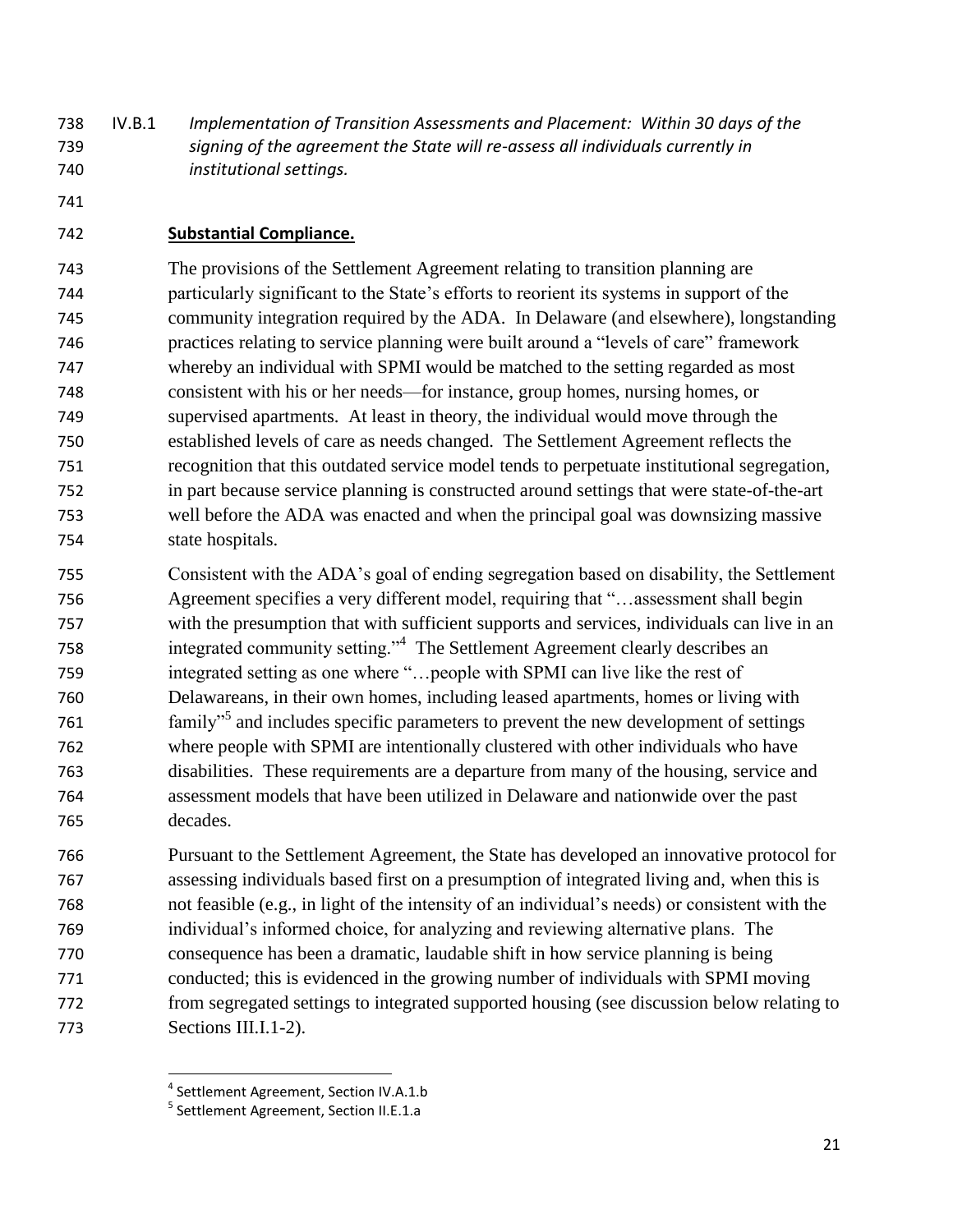- This change in culture and practice can be fairly described as cutting-edge. It has required creative thought, input from a variety of stakeholders, and flexibility to change approaches midstream. While the State's efforts relating to assessment and transition planning properly remain a work in progress, the traditional "defaults," whereby individuals with SPMI were routinely placed into segregated specialized settings clearly have been supplanted by planning that is oriented towards integration.
- At the same time, implementation of the Settlement Agreement over the past year has revealed a need to clarify how some provisions will be addressed if the shift toward integrated living is to be fully realized. DPC serves two different populations: individuals with SPMI who are on long-term care units and have sometimes been 784 hospitalized for years, and individuals who are admitted for short-term acute care.<sup>6</sup> The IMDs, which account for the largest number of hospital admissions in the state, essentially serve the latter population. Individuals in these settings are in acute mental health crises and have lengths of stay of approximately 5-7 days.
- The Monitor has found that the protocol for integrated transition planning that was developed at DPC is working well, particularly on its long-term care units. There is an increasingly collaborative (and well documented) partnership of DPC staff, community providers and the person being served to construct and implement supported housing plans. As the State's new CRISP program, which targets this population, ramps up, it is anticipated that larger numbers of individuals on the long-term care units will be moving to settings that maximize community integration.
- Piloting this model within acute care settings (both at DPC and in the IMDs) has worked less well. The Monitor conducted random reviews of clinical records of individuals recently admitted to DPC for acute inpatient care. In 100% of the cases, the new protocol for transition plans based on a presumption of integrated living was completed with participation by the individual being served and the community provider. At the same time, individuals are in these settings only briefly and, given that they are in immediate psychiatric crises, they may not be in a position to meaningfully participate in person- centered planning regarding their preferred integrated setting. Although many may be desirous of and appropriate for integrated supported housing, their immediate concern is likely to be getting back home, even if that home is a non-integrated setting.
- Considering all of the above, the Parties agree that requirements of the Settlement Agreement relating to transition planning and access to supported housing can be meaningfully achieved if operationalized as follows:
- a. The assessment and transition planning for individuals on DPC's long term care units will continue as is.

 $\overline{\phantom{a}}$  $^6$  DPC also serves a forensic population, which is not being considered here.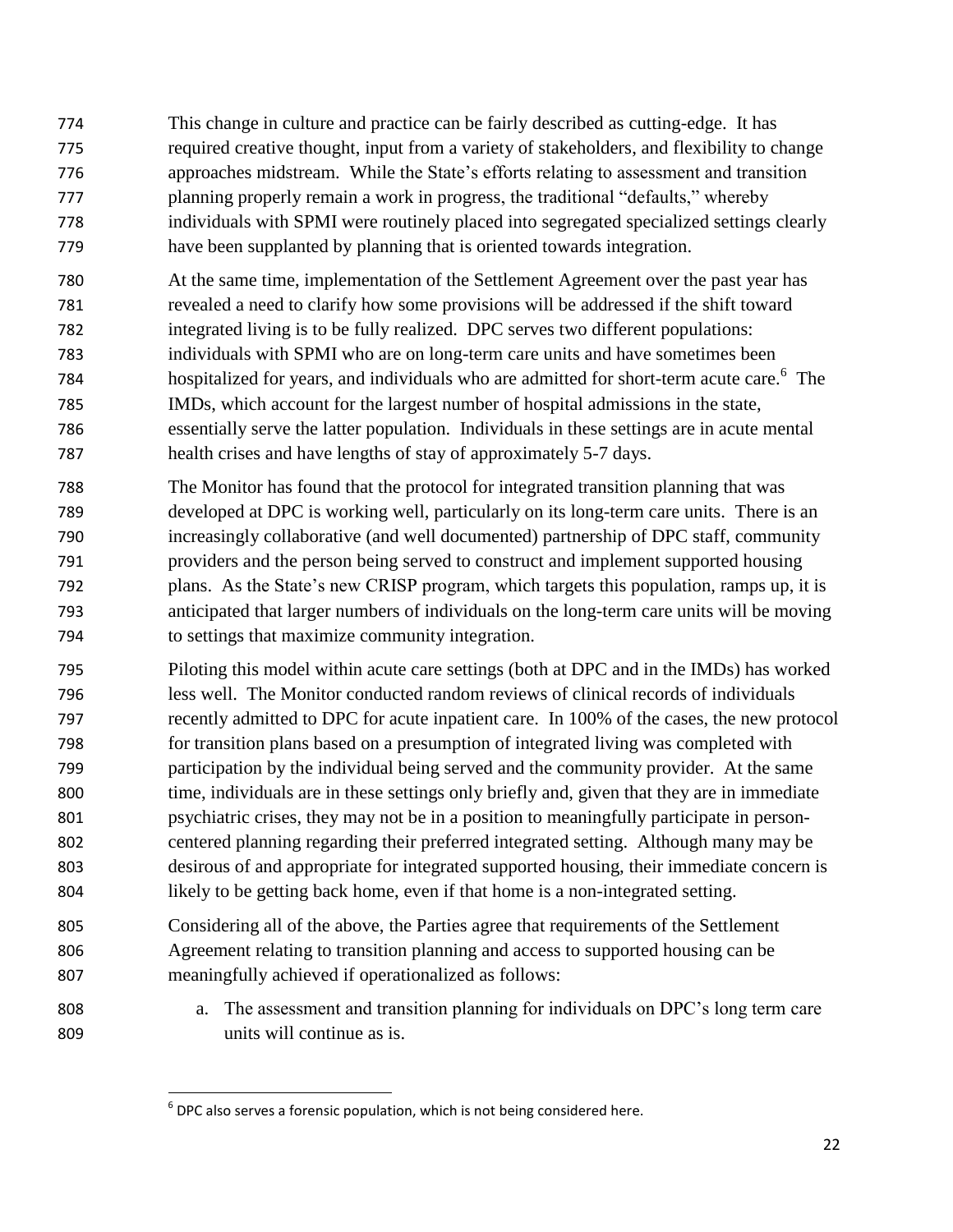b. For individuals receiving publicly funded acute inpatient care in DPC or an IMD, the designated community provider will take on greater responsibility for conducting and implementing a person-centered assessment, including an integrated housing assessment that is consistent with the protocol in use on DPC's long-term care units. Depending upon an individual's circumstances, this assessment may occur while the individual is hospitalized or subsequently, but in all instances the hospital record will show how, by whom and when the transition planning is to be conducted. c. For individuals who are receiving publicly funded acute inpatient care and who lack appropriate housing upon discharge, the designated community provider will assure access to alternatives [such as "Haven Housing" (transient housing in unused group home beds) or crisis apartments] where they can live while integrated housing needs are assessed and plans are implemented. Recommendation: 1. Through its system-wide Quality Assurance ("QA") program, DSAMH should carefully monitor transition planning and implementation, particularly in instances where such planning occurs in the community following discharge from acute inpatient care. In all instances, the hospital record should either include a transition assessment consistent with what is being successfully utilized at DPC, or else a specific plan for carrying out such an assessment shortly following discharge. 2. Through its system-wide QA, DSAMH should monitor discharge arrangements from acute inpatient care (both at DPC and the IMDs) to ensure that individuals are not being discharged to homelessness, shelters or unstable housing situations and that Haven Housing, crisis apartments and other arrangements are being appropriately used while permanent housing needs are evaluated and addressed. 3. Data from the QA monitoring of the use of such temporary housing arrangements should be used to inform DSAMH about the adequacy of its current capacity to prevent discharges to homelessness, shelters or other unstable living arrangements and whether additional development is needed. 4. Given the positive impact of the new transition planning protocols at DPC, both in individual service planning and in supporting a shift in culture towards an *Olmstead* orientation, DSAMH should promote the routine use of these assessments (or a variation thereof) within the community programs it funds.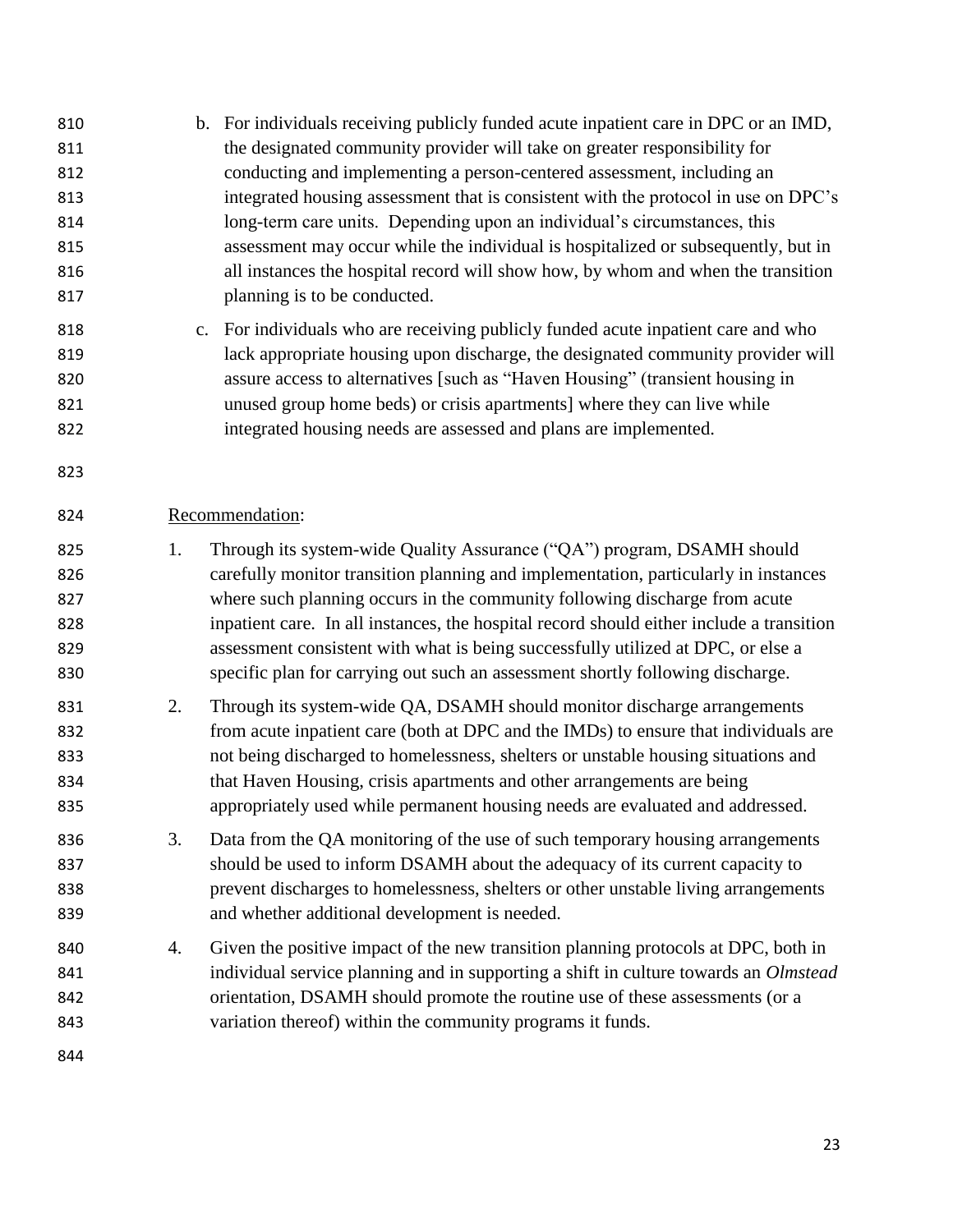IV.B.2. *Within 60 days of the signing of the agreement the State will make operational transition teams including community provider and peer representatives.*

#### **Partial Compliance.**

 The Monitor's review of records within DPC and discussions with Peer Specialists and other informants confirm that transition teams are operating with participation by community providers and peer representatives. DSAMH currently monitors hospitalizations for individuals who are admitted to DPC or involuntarily admitted to IMDs. In the coming year, its oversight will be expanded to all publicly-funded individuals with SPMI who are admitted to these facilities.

- Recommendation:
- 857 1. As a part of its system-wide QA, DSAMH should expand its monitoring to ensure that transition teams in IMDs appropriately include community providers and peer representatives for all publicly-funded hospitalizations for individuals with SPMI.
- IV.B.3. *Within 60 days of the signing of the agreement the State will make operational a central specialized transition team including community provider and peer representatives.*
- 

## **Substantial Compliance.**

 As was discussed in regard to Section IV.A, Barrier Busters was phased out as the central specialized transition team. DSAMH meets regularly with the ACT and CRISP providers to resolve problems in care. In addition, it is building on an effective model that it has devised at DPC to ensure that individuals who present challenges in discharge to an integrated setting are identified, that additional consultation is provided as needed, and 871 that discharges to living arrangements that are not integrated are appropriately reviewed. Other than for individuals who are returning to their congregate living arrangement following brief hospitalization, DPC has initiated a special addendum to its transition planning packet (discussed above, and including participation by the individual being served and the community provider) in instances where a disposition of a non-integrated setting is being recommended. This form, in combination with other information relating to discharge planning, is the basis for reviewing either problems in implementing an appropriate plan or a proposed discharge to a setting such as a group home. It documents the types of community living arrangements that were discussed with and offered to the individual, and the reasons (including the individual's informed choice) that integrated housing is not being pursued. It specifically requires information relating to "serious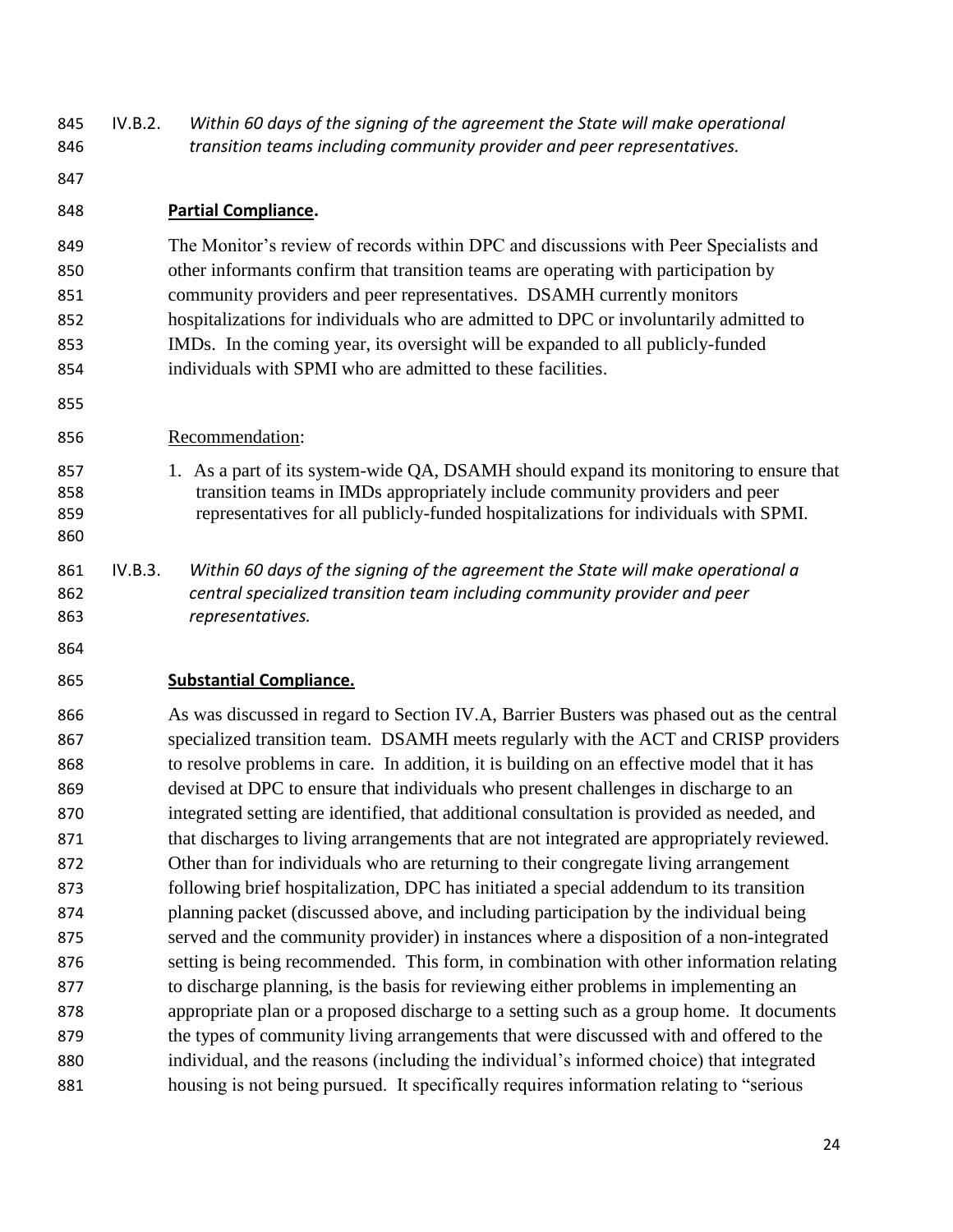- medical physical illness that requires consistent monitoring including, but not limited to: inability to ambulate, problems with other bodily functions, chronic orthostatic hypotension, brittle diabetes, wounds requiring frequent care, dementia..." that might 885 justify a special living arrangement. The form is reviewed by a Peer, a Peer Supervisor, the Director of Professional Services and the Director of DPC before it is forwarded to the DSAMH Director and the Court Monitor. At any point, when further information or discussion is required a meeting of relevant parties can be convened. The Monitor has found that this overall process not only affords appropriate protections against the inappropriate reliance on segregated living arrangements for individuals on the long term care units of DPC, but it has also had the additional advantage of encouraging staff and other stakeholders to critically examine what had been engrained practices that are in conflict with the ADA. As is discussed in regard to Section IV.B.1, this process will now be extended to individuals with SPMI receiving publicly-funded inpatient services at IMDs, with the designated community providers taking a prominent role. Recommendations: 1. DSAMH should expand its QA functions to assure that transition planning in all inpatient settings occurs in compliance with the Settlement Agreement and that reviews and assistance by the centralized transition team are occurring system wide. 2. DSAMH should improve its electronic data systems to ensure that it is capturing real- time information relevant to transition planning, including such factors as individuals' living arrangements at the time of hospital admission, whether the discharge is to an integrated setting and whether reviews of discharges to non-integrated settings are taking place appropriately. IV.B.5 *By July 1, 2012 the State shall develop a program to educate judges and law enforcement about community supports and services for individuals with mental illness on forensic status.* **Substantial Compliance.** DSAMH leadership met with all of the superior court judges and commissioners who are routinely involved with DSAMH clients at their annual retreat in April, 2012, presenting information on the ADA, the Settlement Agreement and changes underway in the service system. In June, Superior Court Judge Jan Jurden, who oversees the mental health court, hosted a meeting including the Monitor, leadership from DSAMH, legal advocates and court personnel. The intent was to review the implementation of the Settlement
- Agreement and its implications for the probation and diversion cases that come before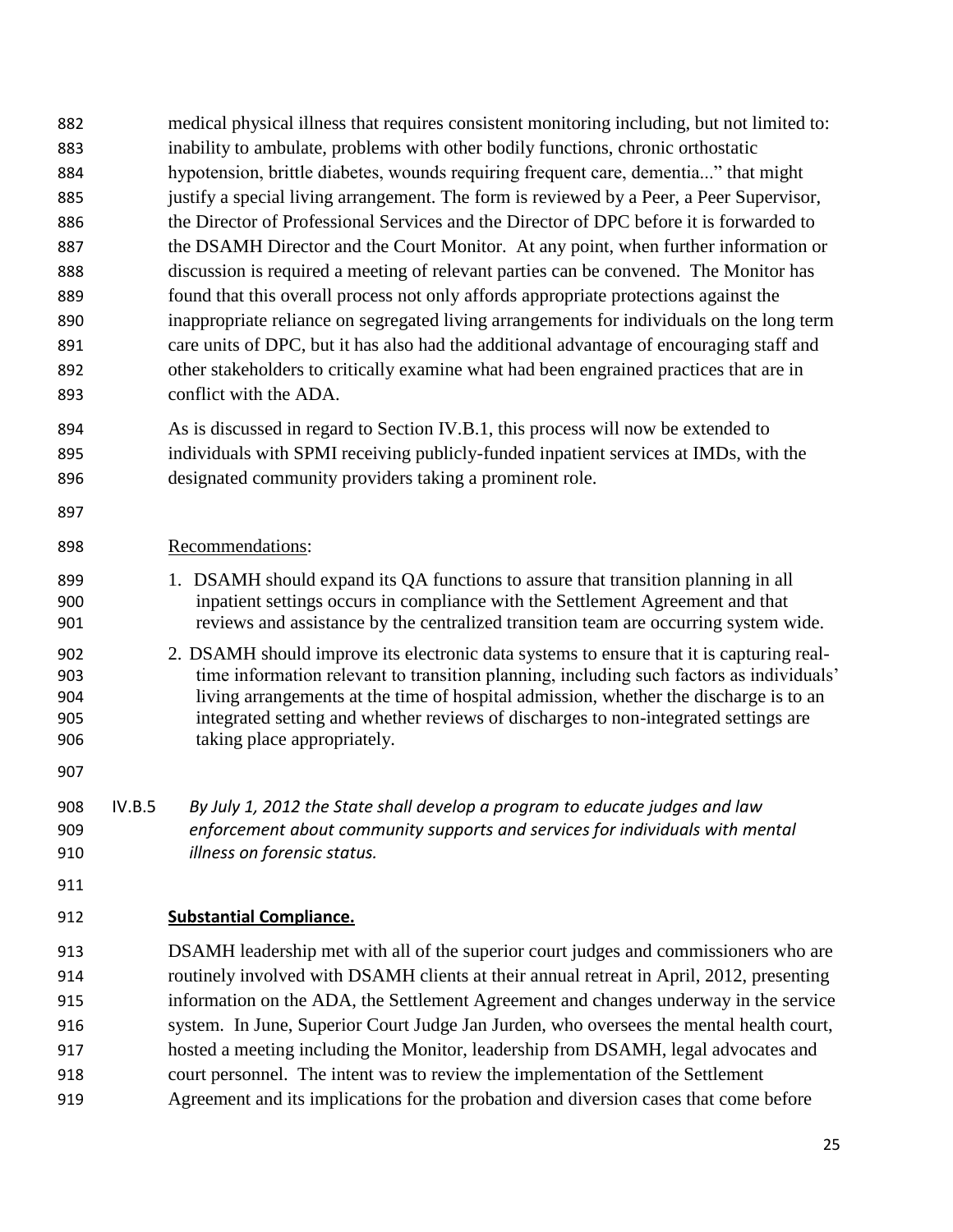Judge Jurden's court. The meeting served as a beginning to what is expected to be an ongoing a dialogue around the factors that bring individuals with SPMI—and many with co-occurring substance abuse—into contact with the criminal justice system and how mental health programs might improve their effectiveness in averting this outcome.

 V.B.4-5 *Quality Assurance and Performance Improvement: If harm occurs despite these measures, the responsible State, IMD or community provider will complete a root cause analysis within 10 days. Using the results of the root cause analysis, the State, IMD or community provider will develop and implement a corrective action to prevent future harm.* 

#### **Substantial Compliance.**

 At the time the Monitor's initial six-month report was being finalized, a serious event occurred at DPC, involving a patient-on-patient assault that did not result in life- threatening injuries. DSAMH had not yet completed its root cause analysis at the time the report was issued. This analysis, which was provided to the Monitor shortly thereafter, was thorough and well done. It did not identify an underlying systemic problem at DPC, and staff on the unit evidently responded quickly and competently to the resultant medical emergency.

 No other significant incidents of harm have been since reported at DPC or the IMDs. During the review period, DSAMH received a total of 7 reports of possible abuse, neglect or harm in community programs through the State's "PM-46" process. Three of the associated investigations determined the allegations to be unsubstantiated; the remaining four remain under investigation. All occurred in group home settings, and none involved issues of serious harm.

## **V. Summary**

 As is clearly evidenced in this report, the State of Delaware has made impressive gains over the past year, not only in achieving the specific intermediate targets required by the Settlement Agreement, but also in taking steps to establish enduring ADA-oriented practices in its service systems. Although this Settlement Agreement focuses specifically on individuals who have serious mental illnesses, the State's increasing actions to engage in implementation efforts other populations covered by the ADA (e.g., individuals with physical, developmental or intellectual disabilities) and relevant divisions of state government beyond DHSS and DSAMH demonstrates an appreciation of the importance of the ADA among Delaware's leadership.